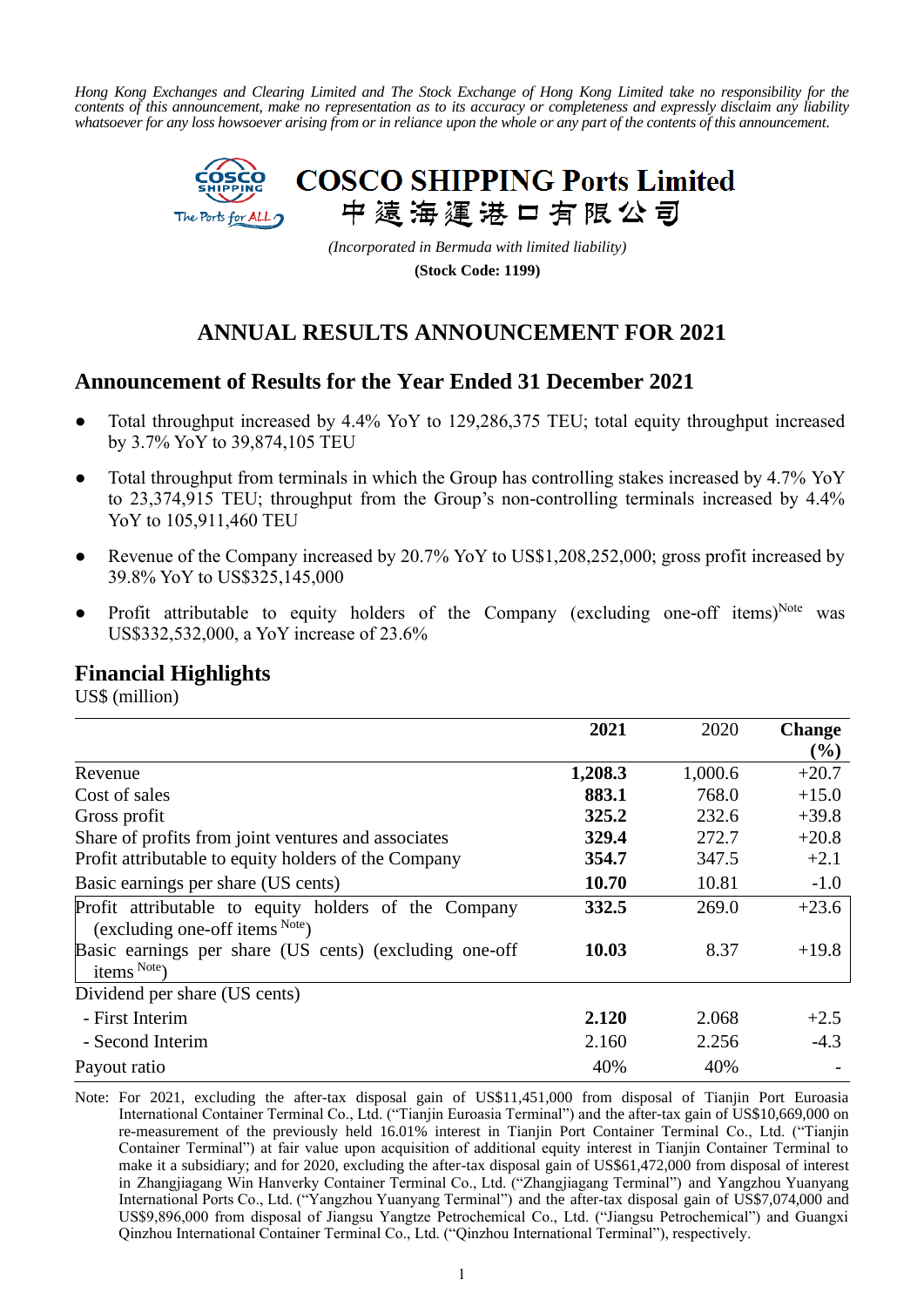## **FINAL RESULTS**

The board of directors (the "Board") of COSCO SHIPPING Ports Limited (the "Company" or "COSCO SHIPPING Ports") is pleased to announce the consolidated results of the Company and its subsidiaries (the "Group") for the year ended 31 December 2021. The following financial information, including comparative figures, has been prepared in accordance with Hong Kong Financial Reporting Standards ("HKFRS").

### **CONSOLIDATED BALANCE SHEET AS AT 31 DECEMBER 2021**

|                                                      | <b>Note</b> | 2021            | 2020            |
|------------------------------------------------------|-------------|-----------------|-----------------|
|                                                      |             | <b>US\$'000</b> | <b>US\$'000</b> |
| <b>ASSETS</b>                                        |             |                 |                 |
| <b>Non-current assets</b>                            |             |                 |                 |
| Property, plant and equipment                        |             | 3,953,801       | 3,358,970       |
| Right-of-use assets                                  |             | 1,086,887       | 978,473         |
| Investment properties                                |             | 10,054          | 9,996           |
| Intangible assets                                    |             | 426,121         | 474,570         |
| Joint ventures                                       |             | 1,154,633       | 1,222,414       |
| Loans to a joint venture                             |             | 23,083          | 23,218          |
| Associates                                           |             | 3,422,897       | 3,112,653       |
| Loans to associates                                  |             | 107,643         | 118,360         |
| Financial asset at fair value through profit or loss |             | 61,922          |                 |
| Financial assets at fair value through               |             |                 |                 |
| other comprehensive income                           |             | 161,902         | 158,206         |
| Deferred tax assets                                  |             | 95,071          | 110,351         |
| Other non-current assets                             |             | 7,649           | 2,409           |
|                                                      |             | 10,511,663      | 9,569,620       |
| <b>Current assets</b>                                |             |                 |                 |
| Inventories                                          |             | 20,111          | 14,853          |
| Trade and other receivables                          | 3           | 237,637         | 293,172         |
| Current tax recoverable                              |             | 3,844           | 5,187           |
| Restricted bank deposits                             |             | 33,214          | 31,224          |
| Cash and cash equivalents                            |             | 1,226,841       | 1,310,289       |
|                                                      |             | 1,521,647       | 1,654,725       |
| <b>Total assets</b>                                  |             | 12,033,310      | 11,224,345      |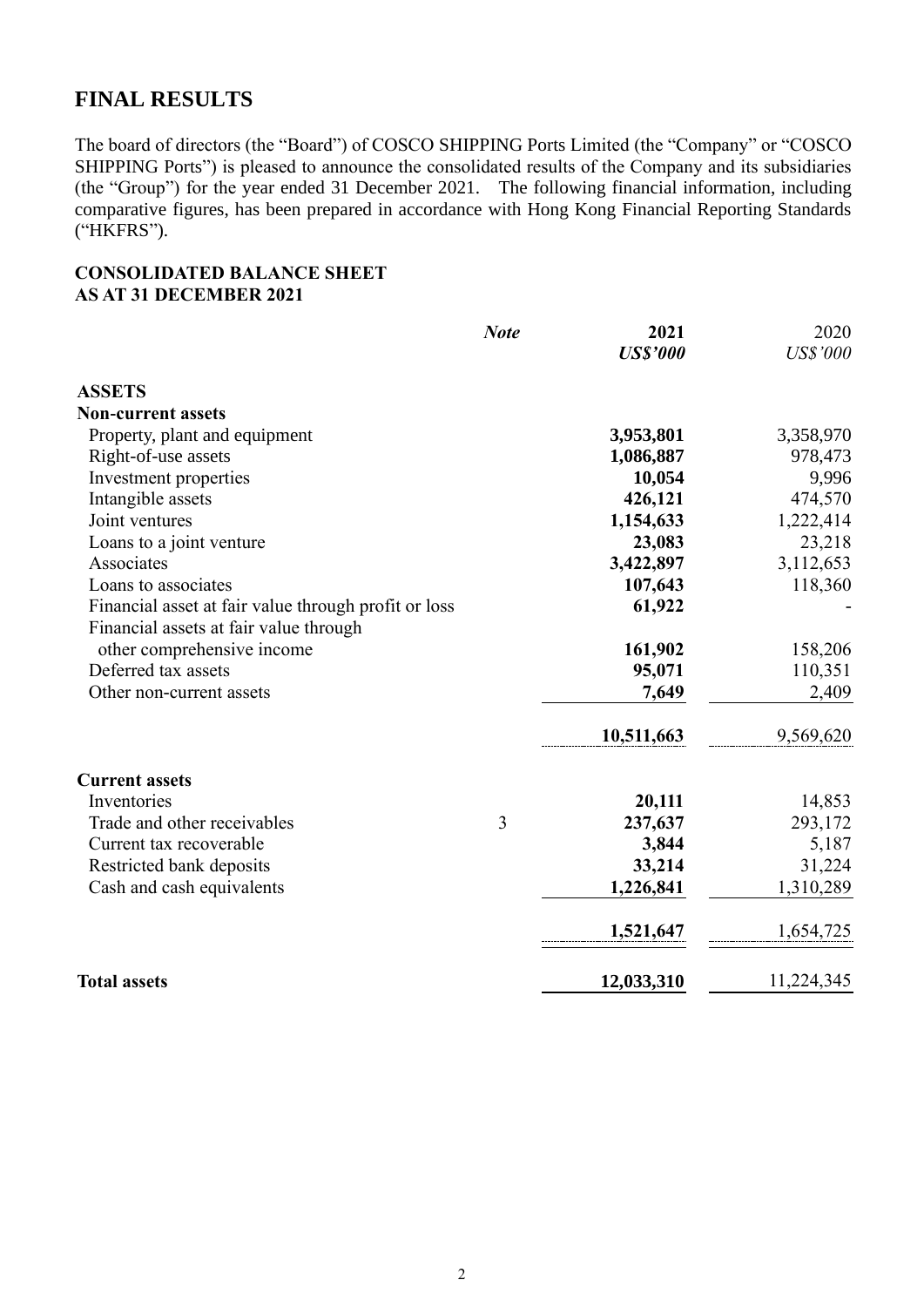#### **CONSOLIDATED BALANCE SHEET (CONTINUED) AS AT 31 DECEMBER 2021**

|                                                                           | <b>Note</b>    | 2021<br><b>US\$'000</b> | 2020<br><b>US\$'000</b> |
|---------------------------------------------------------------------------|----------------|-------------------------|-------------------------|
| <b>EQUITY</b>                                                             |                |                         |                         |
| Capital and reserves attributable to the equity<br>holders of the Company |                |                         |                         |
| Share capital                                                             |                | 42,574                  | 42,574                  |
| Reserves                                                                  |                | 5,775,445               | 5,507,630               |
|                                                                           |                | 5,818,019               | 5,550,204               |
| <b>Non-controlling interests</b>                                          |                | 1,122,620               | 827,022                 |
| <b>Total equity</b>                                                       |                | 6,940,639               | 6,377,226               |
| <b>LIABILITIES</b>                                                        |                |                         |                         |
| <b>Non-current liabilities</b><br>Deferred tax liabilities                |                | 140,788                 | 115,300                 |
| Lease liabilities                                                         |                | 748,459                 | 784,243                 |
| Long term borrowings                                                      |                | 2,306,423               | 2,748,292               |
| Loans from non-controlling shareholders of                                |                |                         |                         |
| subsidiaries                                                              |                | 70,591                  | 737                     |
| Derivative financial instruments                                          |                | 2,991                   | 7,752                   |
| Put option liability                                                      |                | 232,263                 | 225,679                 |
| Pension and retirement liabilities                                        |                | 11,828                  | 3,006                   |
| Other long term liabilities                                               |                | 46,942                  | 48,057                  |
|                                                                           |                | 3,560,285               | 3,933,066               |
| <b>Current liabilities</b>                                                |                |                         |                         |
| Trade and other payables and contract liabilities                         | $\overline{4}$ | 521,630                 | 536,890                 |
| Current tax liabilities                                                   |                | 51,696                  | 31,912                  |
| Current portion of lease liabilities                                      |                | 42,450                  | 42,093                  |
| Current portion of long term borrowings                                   |                | 653,680                 | 226,651                 |
| Short term borrowings<br>Derivative financial instruments                 |                | 259,507                 | 72,798                  |
|                                                                           |                | 3,423                   | 3,709                   |
|                                                                           |                | 1,532,386               | 914,053                 |
| <b>Total liabilities</b>                                                  |                | 5,092,671               | 4,847,119               |
| <b>Total equity and liabilities</b>                                       |                | 12,033,310              | 11,224,345              |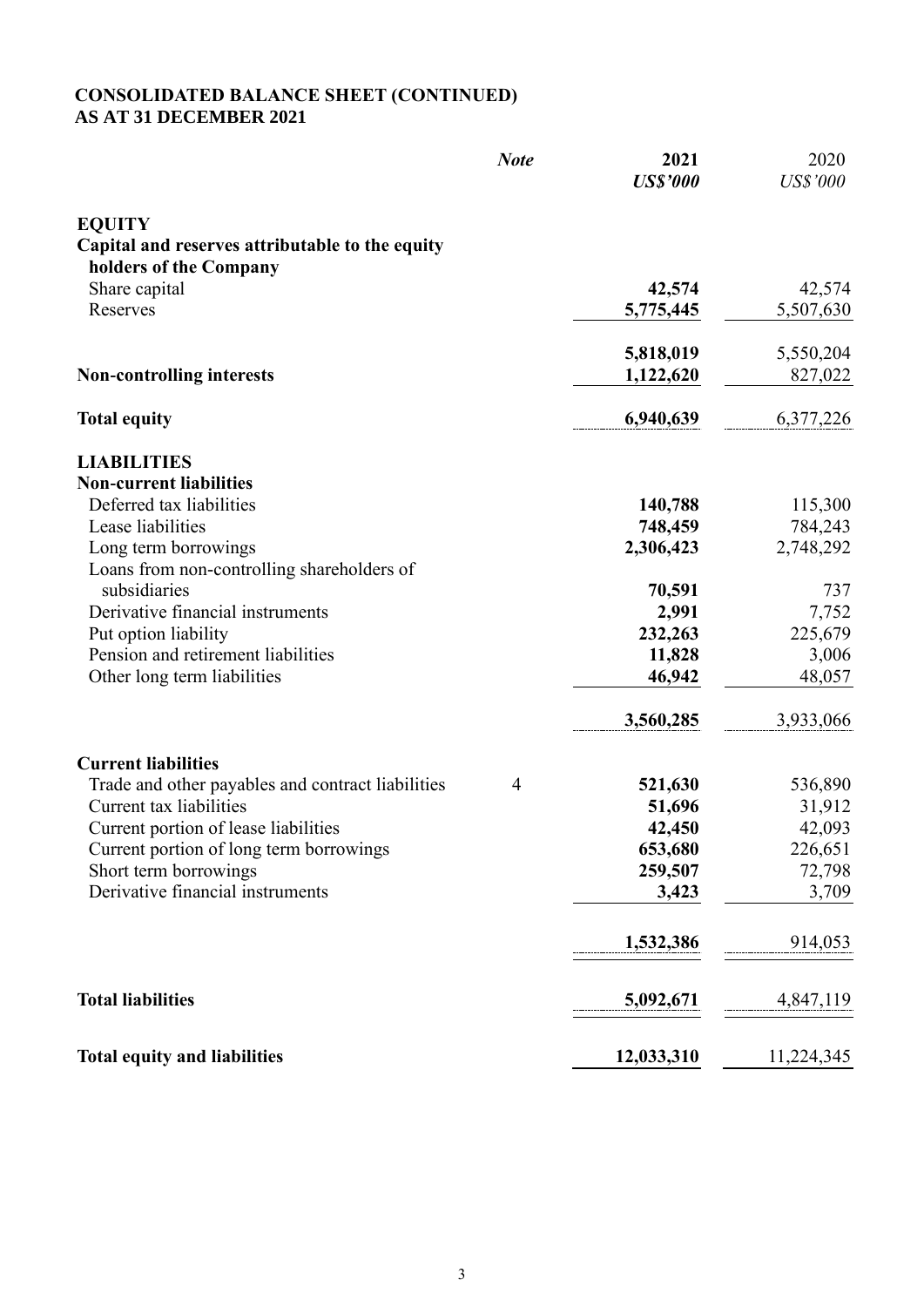## **CONSOLIDATED INCOME STATEMENT FOR THE YEAR ENDED 31 DECEMBER 2021**

|                                                                                      | <b>Note</b>    | 2021<br><b>US\$'000</b> | 2020<br><b>US\$'000</b> |
|--------------------------------------------------------------------------------------|----------------|-------------------------|-------------------------|
|                                                                                      |                |                         |                         |
| Revenues                                                                             | $\overline{2}$ | 1,208,252               | 1,000,629               |
| Cost of sales                                                                        |                | (883, 107)              | (767, 987)              |
| <b>Gross profit</b>                                                                  |                | 325,145                 | 232,642                 |
| Administrative expenses                                                              |                | (138,977)               | (120, 182)              |
| Other operating income                                                               | 5              | 94,937                  | 134,883                 |
| Other operating expenses                                                             |                | (9,795)                 | (11,526)                |
| <b>Operating profit</b>                                                              | 6              | 271,310                 | 235,817                 |
| Finance income                                                                       | $\overline{7}$ | 11,268                  | 14,690                  |
| Finance costs                                                                        | $\overline{7}$ | (111, 503)              | (114, 650)              |
| Operating profit (after finance income and costs)<br>Share of profits less losses of |                | 171,075                 | 135,857                 |
| - joint ventures                                                                     |                | 83,195                  | 78,219                  |
| - associates                                                                         |                | 246,195                 | 194,501                 |
| <b>Profit before taxation</b>                                                        |                | 500,465                 | 408,577                 |
| Taxation                                                                             | 8              | (94, 669)               | (34, 967)               |
| Profit for the year                                                                  |                | 405,796                 | 373,610                 |
| Profit attributable to:                                                              |                |                         |                         |
| Equity holders of the Company                                                        |                | 354,652                 | 347,474                 |
| Non-controlling interests                                                            |                | 51,144                  | 26,136                  |
|                                                                                      |                | 405,796                 | 373,610                 |
| Earnings per share for profit attributable to equity<br>holders of the Company       |                |                         |                         |
| - Basic                                                                              | 9              | <b>US10.70 cents</b>    | US10.81 cents           |
| - Diluted                                                                            | 9              | <b>US10.70 cents</b>    | US10.81 cents           |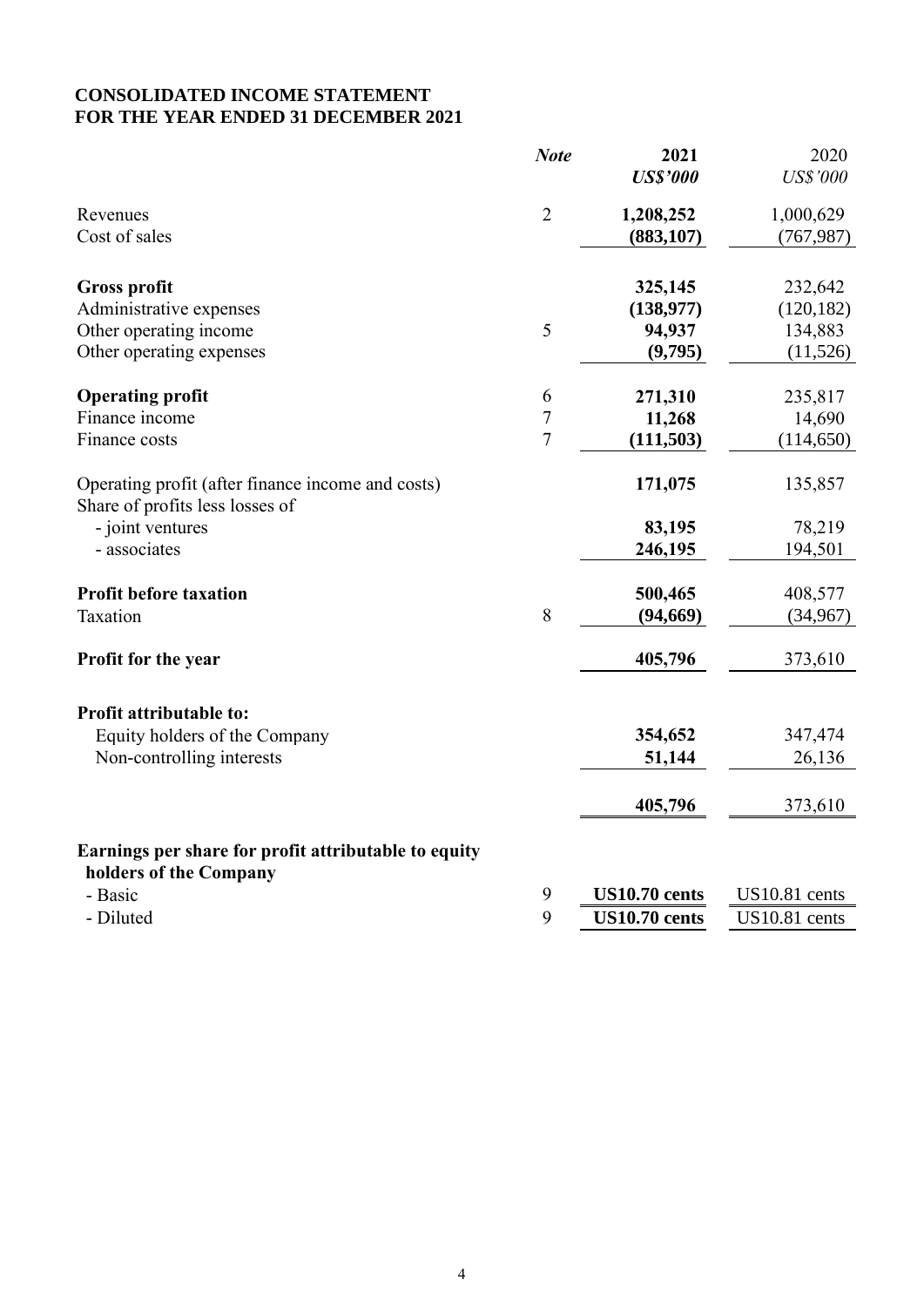## **CONSOLIDATED STATEMENT OF COMPREHENSIVE INCOME FOR THE YEAR ENDED 31 DECEMBER 2021**

|                                                                                                               | 2021<br><b>US\$'000</b> | 2020<br><b>US\$'000</b> |
|---------------------------------------------------------------------------------------------------------------|-------------------------|-------------------------|
| <b>Profit for the year</b>                                                                                    | 405,796                 | 373,610                 |
| Other comprehensive income                                                                                    |                         |                         |
| Items that will not be reclassified subsequently to profit or loss                                            |                         |                         |
| Share of other comprehensive income of an associate<br>- other reserves                                       | 3,330                   | (864)                   |
| Changes in the fair value of financial assets at fair value<br>through other comprehensive income, net of tax | 103                     | (19,161)                |
| Items that may be reclassified to profit or loss                                                              |                         |                         |
| Exchange differences from retranslation of financial                                                          |                         |                         |
| statements of subsidiaries, joint ventures and associates                                                     | 52,076                  | 293,136                 |
| Release of reserve upon disposal of an associate                                                              |                         | 3,468                   |
| Release of reserve upon disposal of subsidiaries                                                              |                         | (4, 722)                |
| Release of reserve upon disposal of a joint venture                                                           | (8,226)                 |                         |
| Release of reserve upon further acquisition of an associate to<br>become a subsidiary                         | (4,067)                 |                         |
| Cash flow hedges, net of tax                                                                                  |                         |                         |
| - fair value gain                                                                                             | 3,775                   | 499                     |
| Share of other comprehensive income of joint ventures and                                                     |                         |                         |
| associates<br>- exchange reserves                                                                             | 3,398                   | 9,070                   |
| - other reserves                                                                                              |                         | 326                     |
|                                                                                                               | (91)                    |                         |
| Other comprehensive income for the year, net of tax                                                           | 50,298                  | 281,752                 |
| Total comprehensive income for the year                                                                       | 456,094                 | 655,362                 |
|                                                                                                               |                         |                         |
| Total comprehensive income attributable to:                                                                   |                         |                         |
| Equity holders of the Company                                                                                 | 396,220                 | 577,739                 |
| Non-controlling interests                                                                                     | 59,874                  | 77,623                  |
|                                                                                                               | 456,094                 | 655,362                 |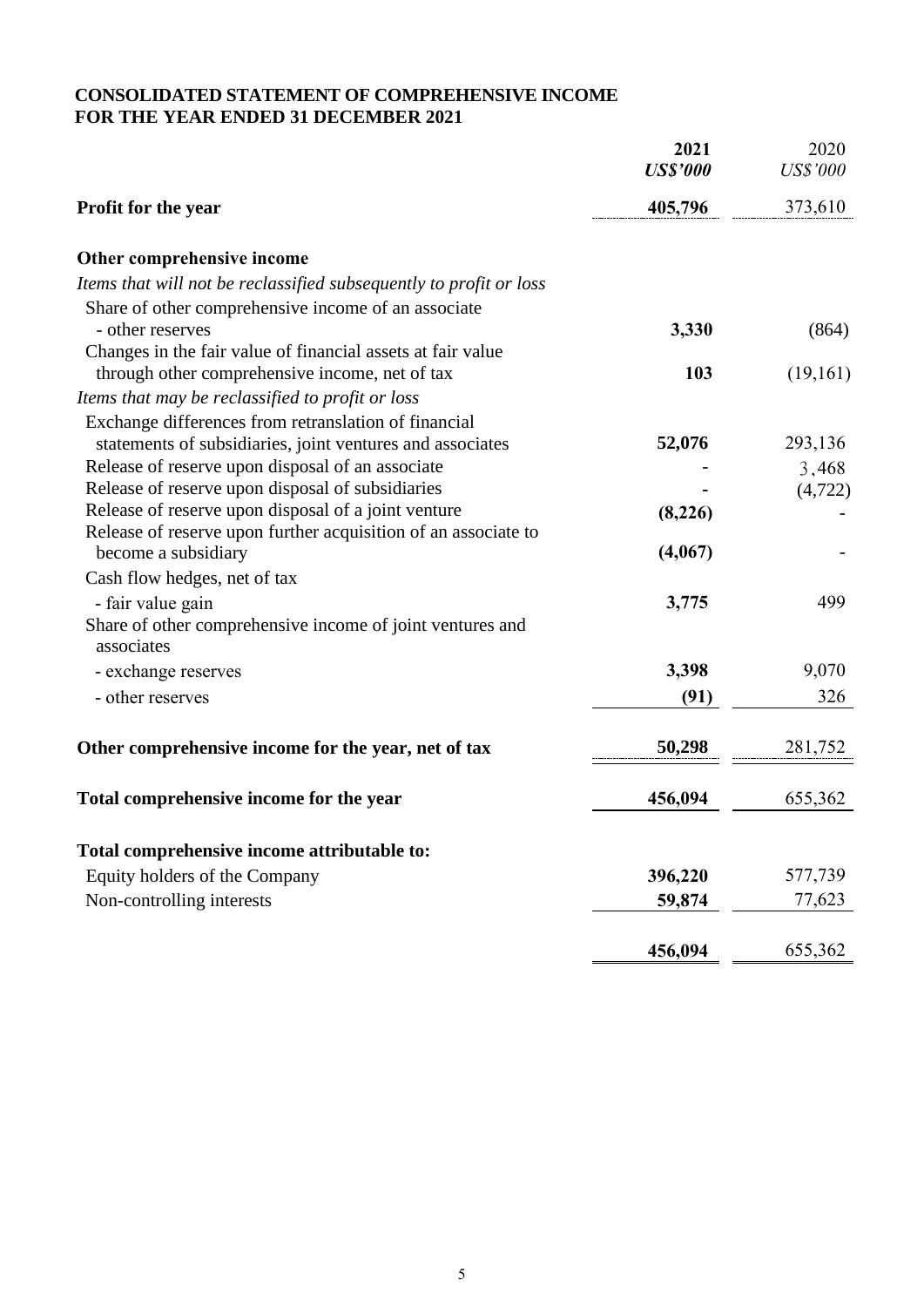### **NOTES**

### **1. BASIS OF PREPARATION**

The consolidated financial statements for the year ended 31 December 2021 have been prepared in accordance with all applicable Hong Kong Financial Reporting Standards ("HKFRS") issued by Hong Kong Institute of Certified Public Accountants (the "HKICPA"). These accounting policies have been consistently applied to all the years presented unless otherwise mentioned.

The consolidated financial statements have been prepared under the historical cost convention except for certain financial assets and liabilities (including derivative instruments) and investment properties measured at fair value.

As at 31 December 2021, the Group had net current liabilities of US\$10,739,000. Taking into account the unutilised banking facilities and expected cash flows from operations, the Group will have adequate resources to meet its liabilities and commitments as and when they fall due and to continue in operational existence for the next twelve months. Accordingly, the Group has continued to adopt the going concern basis in preparing the consolidated financial statements.

#### **1.1 Adoption of amendments to existing standards**

In 2021, the Group has adopted the following amendments to existing standards issued by the HKICPA which are mandatory for the financial year ended 31 December 2021:

#### **Amendments**

| HKAS 39, HKFRS 4, HKFRS 7, HKFRS 9 and | Interest Rate Benchmark Reform - |
|----------------------------------------|----------------------------------|
| HKFRS 16 Amendments                    | Phase 2                          |
| <b>HKFRS</b> 16 Amendment              | $COVID-19 - Related Rent$        |
|                                        | Concessions                      |

The adoption of these amendments to existing standards does not have any significant effect on the consolidated financial statements or result in any substantial changes in the Group's accounting policies.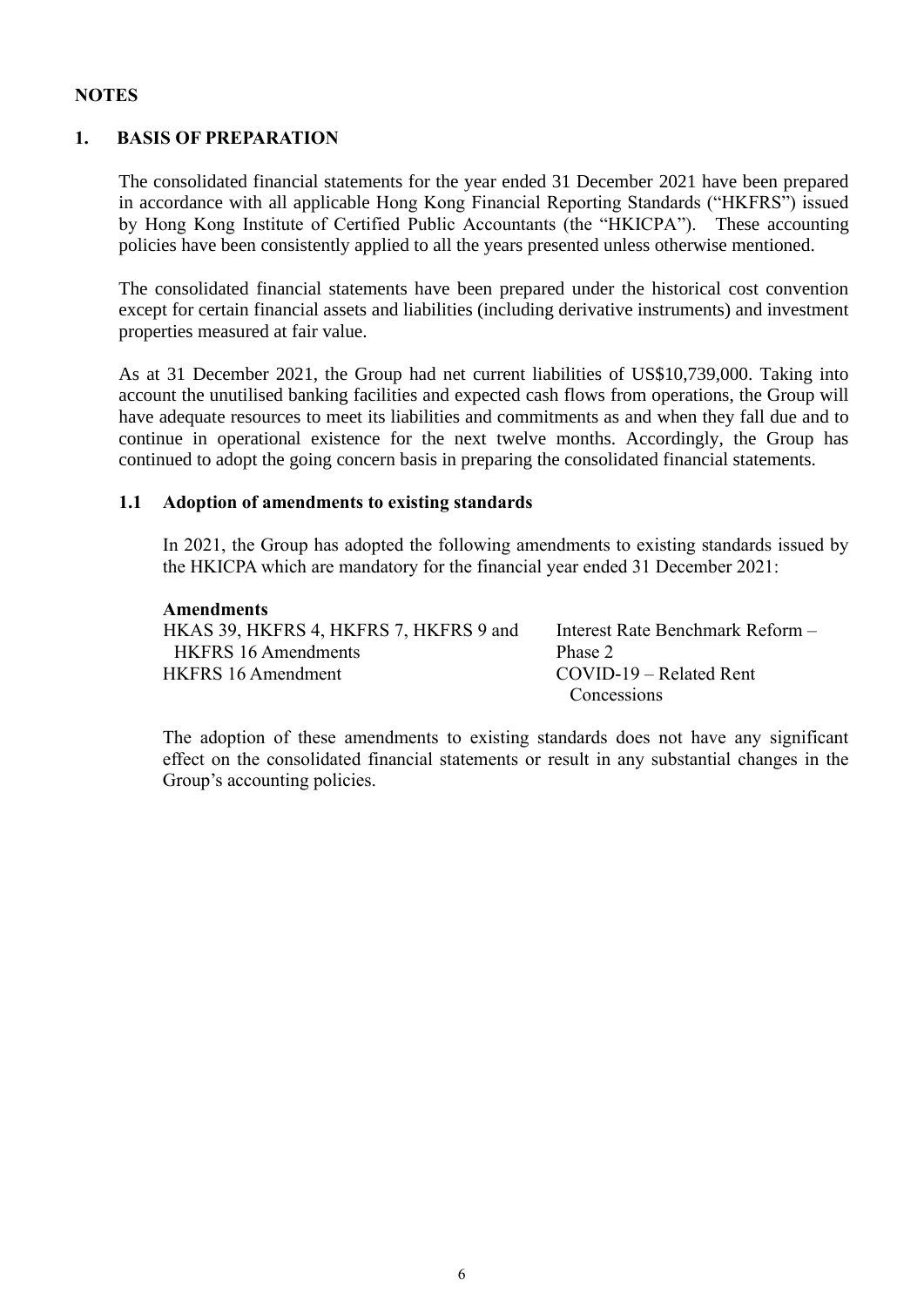#### **1. BASIS OF PREPARATION (CONTINUED)**

#### **1.2 New standard, interpretation, amendments and improvements to existing standards that are not yet effective for the year ended 31 December 2021 and have not been early adopted by the Group**

The HKICPA has issued the following new standard, interpretation, amendments and improvements to existing standards which are not yet effective for the year ended 31 December 2021:

**Effective for** 

|                                                       |                                                                                                                                             | accounting periods<br>beginning on or after |
|-------------------------------------------------------|---------------------------------------------------------------------------------------------------------------------------------------------|---------------------------------------------|
| New standard, interpretation and amendments           |                                                                                                                                             |                                             |
| AG 5 (revised)                                        | Merger Accounting for Common<br><b>Control Combinations</b>                                                                                 | 1 January 2022                              |
| <b>HKAS 1 Amendment</b>                               | Classification of Liabilities as<br><b>Current or Non-current</b>                                                                           | 1 January 2023                              |
| HKAS 1 and HKFRS<br>Practice Statement 2<br>Amendment | Disclosure of Accounting<br>Policies                                                                                                        | 1 January 2023                              |
| <b>HKAS 8 Amendment</b>                               | Definition of Accounting<br>Estimates                                                                                                       | 1 January 2023                              |
| <b>HKAS 12 Amendment</b>                              | Deferred Tax related to Assets<br>and Liabilities arising from a<br><b>Single Transaction</b>                                               | 1 January 2023                              |
| <b>HKAS 16 Amendment</b>                              | Proceeds before Intended Use                                                                                                                | 1 January 2022                              |
| <b>HKAS 37 Amendment</b>                              | Onerous Contracts - Cost of<br>Fulfilling a Contract                                                                                        | 1 January 2022                              |
| <b>HKFRS 3 Amendment</b>                              | Reference to the Conceptual<br>Framework                                                                                                    | 1 January 2022                              |
| HKFRS 10 and HKAS 28<br>Amendment                     | Sale or Contribution of Assets<br>between an Investor and its<br>Associate or Joint Venture                                                 | To be determined                            |
| <b>HKFRS 16 Amendment</b>                             | COVID-19 - Related Rent<br>Concessions beyond 2021                                                                                          | 1 April 2021                                |
| HKFRS 17                                              | <b>Insurance Contracts</b>                                                                                                                  | 1 January 2023                              |
| HKFRS 17 Amendment                                    | <b>Insurance Contracts</b>                                                                                                                  | 1 January 2023                              |
| HK Int 5 (2020)                                       | Presentation of Financial<br>Statements - Classification by<br>the Borrower of a Term Loan<br>that Contains a Repayment on<br>Demand Clause | 1 January 2023                              |
| Annual Improvements 2018 – 2020 Cycle                 |                                                                                                                                             |                                             |
| <b>HKAS 41 Amendment</b>                              | <b>Taxation in Fair Value</b><br>Measurements                                                                                               | 1 January 2022                              |
| <b>HKFRS 1 Amendment</b>                              | Subsidiary as a First-time<br>Adopter                                                                                                       | 1 January 2022                              |
| <b>HKFRS 9 Amendment</b>                              | Fees in the '10 per cent' Test for<br>Derecognition of Financial<br>Liabilities                                                             | 1 January 2022                              |
| <b>HKFRS 16 Amendment</b>                             | Lease Incentives                                                                                                                            | 1 January 2022                              |

The Group has not early adopted the above new standard, interpretation, amendments and improvements to existing standards and will apply these new standard, interpretation, amendments and improvements as and when they become effective. The Group has already commenced an assessment of the related impact of these new standard, interpretation, amendments and improvements to the existing standards to the Group, certain of them will give rise to change in presentation, disclosure and measurements of certain items in the consolidated financial statements.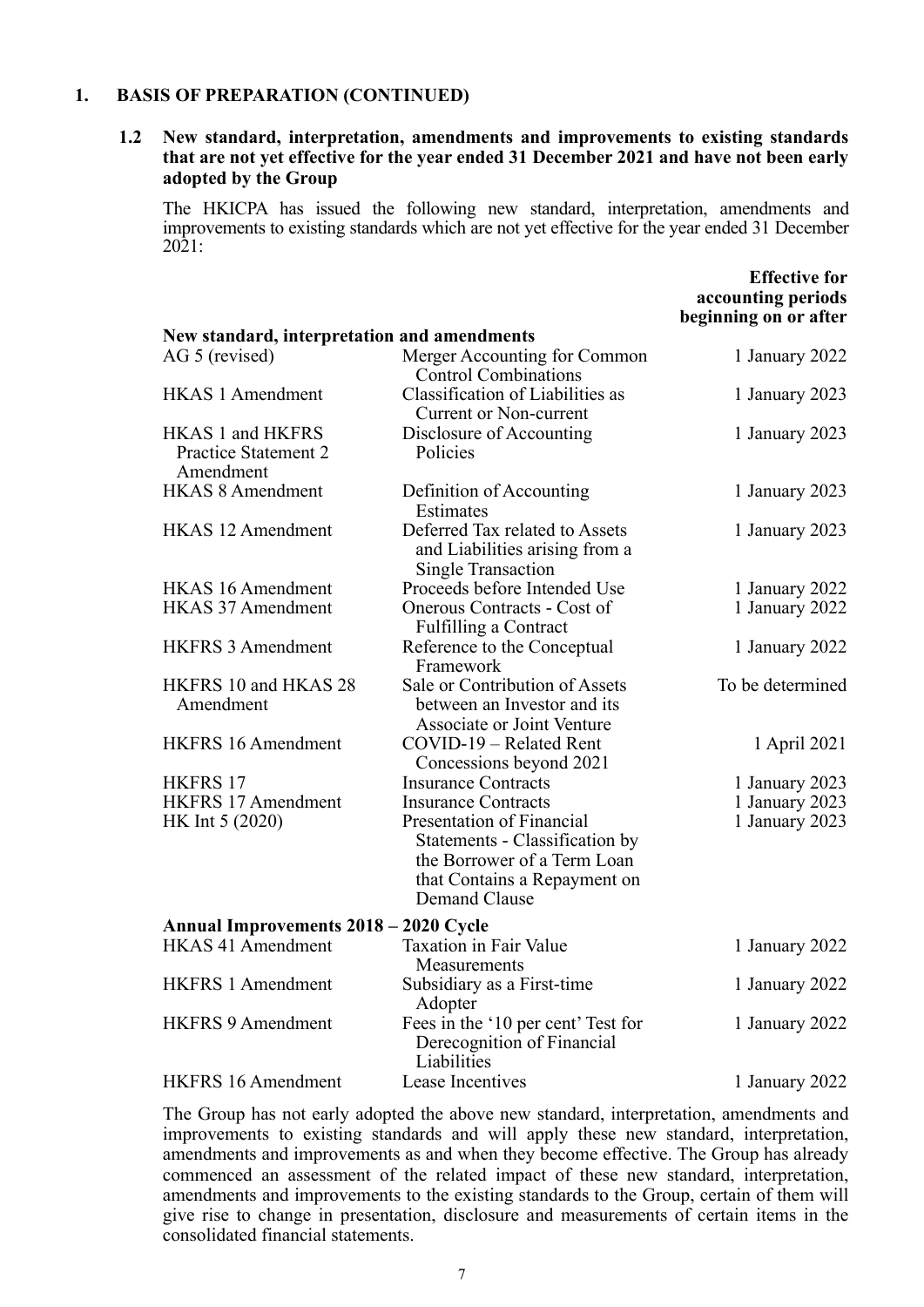#### **2. SEGMENT INFORMATION**

#### **(a) Operating segments**

Operating segments are reported in a manner consistent with the internal reporting provided to the chief operating decision-maker. The chief operating decision-maker is responsible for allocating resources and assessing performance of the operating segments. The operating segments were determined based on the reports reviewed by management. Terminals and related businesses were identified as the operating segment in accordance with the Group's business.

The performance of the operating segments was assessed based on their segment profit/loss attributable to equity holders of the Company and segment assets, which is measured in a manner consistent with that in the consolidated financial statements.

The segment of "Others" primarily includes corporate level activities. Assets under the segment of "Others" comprise property, plant and equipment, right-of-use assets, investment properties, intangible assets, inter-segment loans, other receivables and prepayments and cash and cash equivalents.

Additions to non-current assets comprise additions to property, plant and equipment, intangible assets and right-of-use assets.

|                                           | <b>Terminals</b><br>and related<br><b>businesses</b><br><b>US\$'000</b> | <b>Others</b><br><b>US\$'000</b> | <b>Elimination</b><br><b>US\$'000</b> | <b>Total</b><br><b>US\$'000</b> |
|-------------------------------------------|-------------------------------------------------------------------------|----------------------------------|---------------------------------------|---------------------------------|
| At 31 December 2021                       |                                                                         |                                  |                                       |                                 |
| Segment assets                            | 11,335,798                                                              | 968,430                          | (270,918)                             | 12,033,310                      |
| Segment assets include:                   |                                                                         |                                  |                                       |                                 |
| Joint ventures                            | 1,154,633                                                               |                                  |                                       | 1,154,633                       |
| Associates                                | 3,422,897                                                               |                                  |                                       | 3,422,897                       |
| Financial asset at fair value             |                                                                         |                                  |                                       |                                 |
| through profit or loss<br>("FVPL")        | 61,922                                                                  |                                  |                                       | 61,922                          |
| Financial assets at fair value            |                                                                         |                                  |                                       |                                 |
| through other                             |                                                                         |                                  |                                       |                                 |
| comprehensive income                      |                                                                         |                                  |                                       |                                 |
| ("FVOCI")                                 | 161,902                                                                 |                                  |                                       | 161,902                         |
| At 31 December 2020                       |                                                                         |                                  |                                       |                                 |
| Segment assets                            | 10,137,784                                                              | 1,304,583                        | (218, 022)                            | 11,224,345                      |
|                                           |                                                                         |                                  |                                       |                                 |
| Segment assets include:<br>Joint ventures | 1,222,414                                                               |                                  |                                       | 1,222,414                       |
| Associates                                | 3,112,653                                                               |                                  |                                       | 3,112,653                       |
| Financial assets at FVOCI                 | 158,206                                                                 |                                  |                                       | 158,206                         |

#### **Segment assets**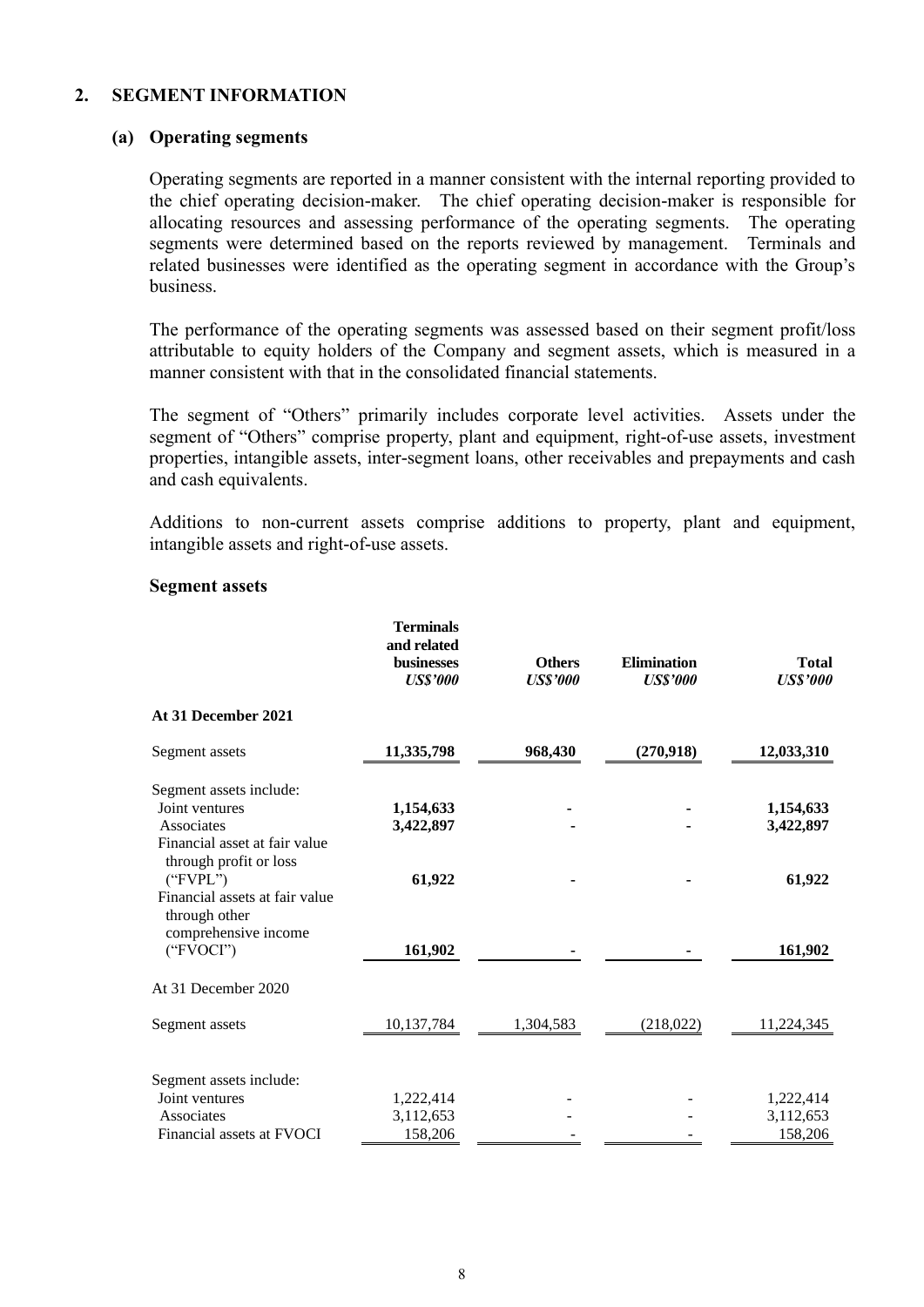## **2. SEGMENT INFORMATION (CONTINUED)**

# **(a) Operating segments (Continued)**

## **Segment revenues, results and other information**

|                                                                                                | <b>Terminals</b><br>and related<br>businesses<br><b>US\$'000</b> | <b>Others</b><br><b>US\$'000</b> | <b>Elimination</b><br><b>US\$'000</b> | <b>Total</b><br><b>US\$'000</b>              |
|------------------------------------------------------------------------------------------------|------------------------------------------------------------------|----------------------------------|---------------------------------------|----------------------------------------------|
| Year ended<br>31 December 2021                                                                 |                                                                  |                                  |                                       |                                              |
| Revenues - total sales                                                                         | 1,208,252                                                        |                                  |                                       | 1,208,252                                    |
| Segment profit/(loss)<br>attributable to<br>equity holders of<br>the Company                   | 449,455                                                          | (94, 803)                        |                                       | 354,652                                      |
| Segment profit/(loss)<br>includes:<br>Finance income<br>Finance costs<br>Share of profits less | 2,346<br>(84, 167)                                               | 16,720<br>(34,984)               | (7,798)<br>7,648                      | 11,268<br>(111, 503)                         |
| losses of<br>- joint ventures<br>- associates<br>Taxation<br>Depreciation and<br>amortisation  | 83,195<br>246,195<br>(75, 171)<br>(221, 083)                     | (19, 498)<br>(5,037)             |                                       | 83,195<br>246,195<br>(94, 669)<br>(226, 120) |
| Other non-cash<br>(expenses)/<br>income                                                        | (2,621)                                                          | 2                                |                                       | (2,619)                                      |
| Additions to<br>non-current assets                                                             | (341, 638)                                                       | (3,887)                          |                                       | (345, 525)                                   |
| Additions arising<br>from business<br>combination                                              | (610, 275)                                                       |                                  |                                       | (610, 275)                                   |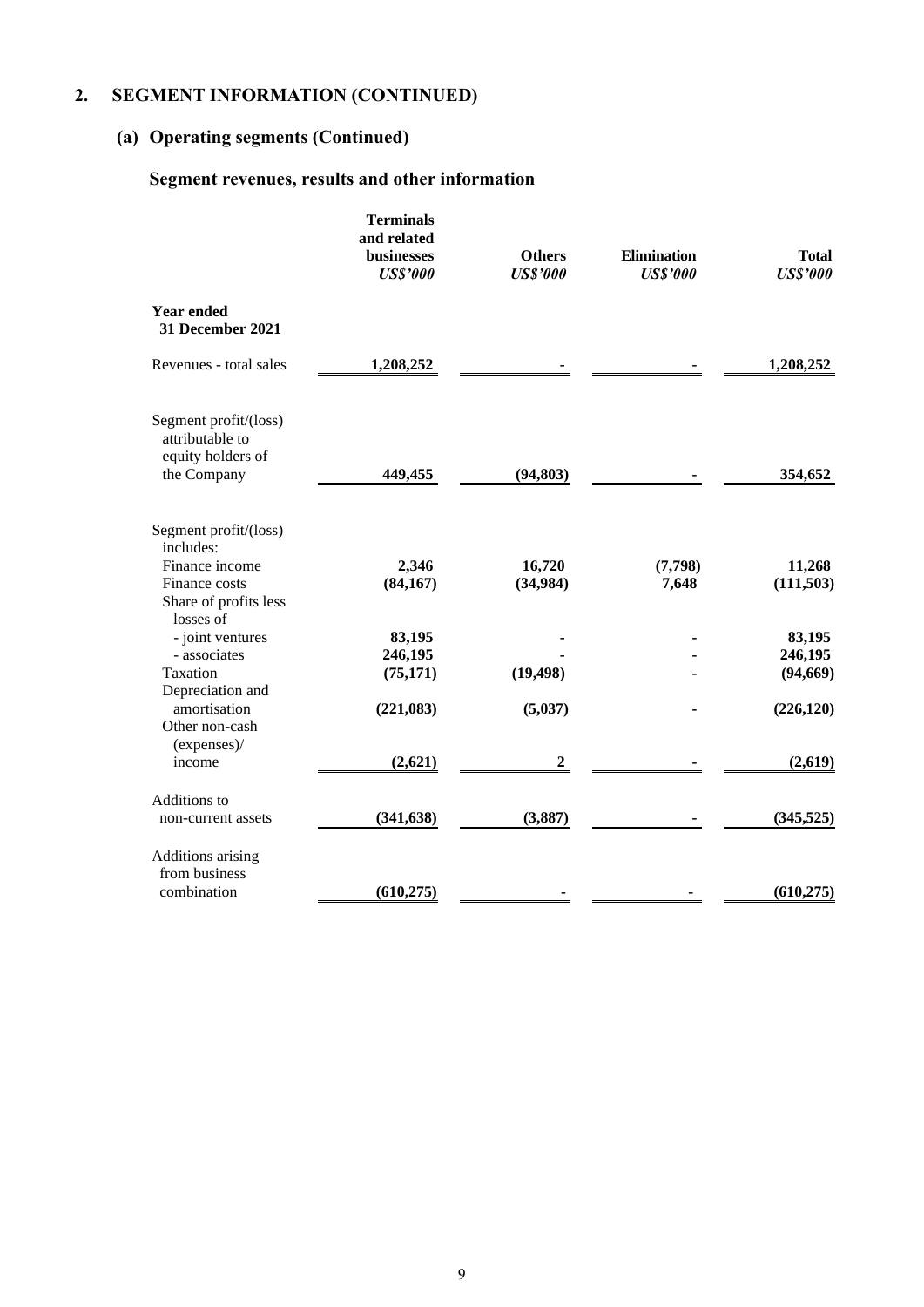## **2. SEGMENT INFORMATION (CONTINUED)**

# **(a) Operating segments (Continued)**

## **Segment revenues, results and other information (Continued)**

|                                                                                                | Terminals<br>and related<br>businesses<br><b>US\$'000</b> | Others<br><b>US\$'000</b> | Elimination<br><b>US\$'000</b> | Total<br><b>US\$'000</b>      |
|------------------------------------------------------------------------------------------------|-----------------------------------------------------------|---------------------------|--------------------------------|-------------------------------|
| Year ended<br>31 December 2020                                                                 |                                                           |                           |                                |                               |
| Revenues - total sales                                                                         | 1,000,629                                                 |                           |                                | 1,000,629                     |
| Segment profit/(loss)<br>attributable to<br>equity holders of<br>the Company                   | 387,935                                                   | (40, 461)                 |                                | 347,474                       |
| Segment profit/(loss)<br>includes:<br>Finance income<br>Finance costs<br>Share of profits less | 991<br>(87, 258)                                          | 27,518<br>(41, 287)       | (13, 819)<br>13,895            | 14,690<br>(114, 650)          |
| losses of<br>- joint ventures<br>- associates<br>Taxation<br>Gain on disposal of               | 78,219<br>194,501<br>(40, 599)                            | 5,632                     |                                | 78,219<br>194,501<br>(34,967) |
| subsidiaries<br>Depreciation and<br>amortisation                                               | 71,150<br>(196, 498)                                      | (3,946)                   |                                | 71,150<br>(200, 444)          |
| Other non-cash<br>expenses                                                                     | (4,039)                                                   | (3)                       |                                | (4,042)                       |
| Additions to<br>non-current assets                                                             | (205, 844)                                                | (7, 864)                  |                                | (213,708)                     |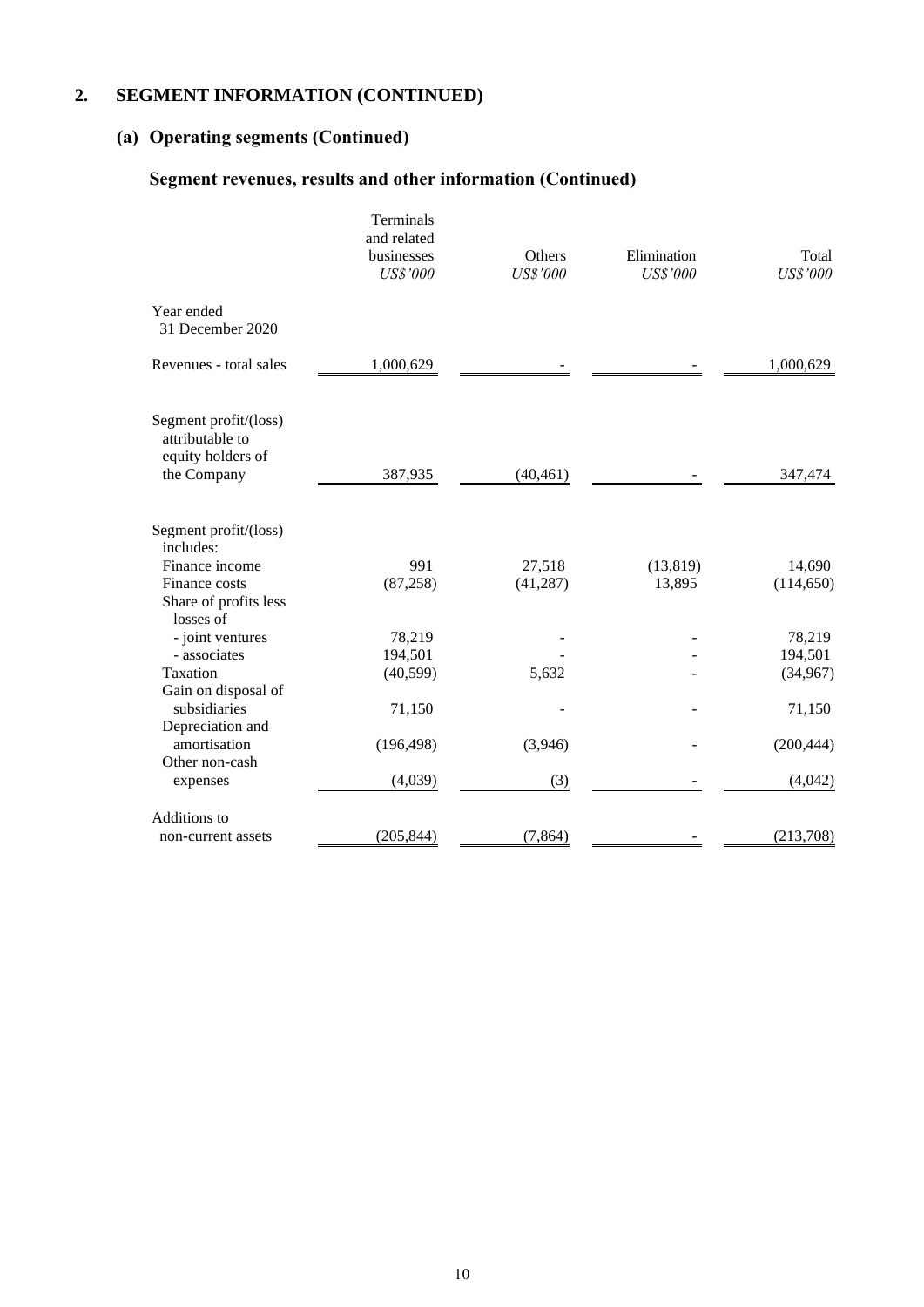### **2. SEGMENT INFORMATION (CONTINUED)**

#### **(b) Geographical information**

#### **(i) Revenues**

In respect of terminals and related businesses, revenues are based on the geographical areas in which the business operations are located.

|                                        | 2021            | 2020            |
|----------------------------------------|-----------------|-----------------|
|                                        | <b>US\$'000</b> | <b>US\$'000</b> |
| Terminals and related businesses       |                 |                 |
| - Mainland China (excluding Hong Kong) | 525,536         | 417,760         |
| - Europe                               | 645,081         | 557,604         |
| - Others                               | 37,635          | 25,265          |
|                                        | 1,208,252       | 1,000,629       |
|                                        |                 |                 |

#### **(ii) Non-current assets**

The Group's non-current assets, other than financial instruments and deferred tax assets ("Geographical Non-Current Assets"), consist of property, plant and equipment, right-of-use assets, investment properties, intangible assets, joint ventures, associates and other non-current assets.

In respect of the Geographical Non-Current Assets, they are presented based on the geographical areas in which the business operations/assets are located.

The activities of terminals and related businesses of the Group, its joint ventures and associates are predominantly carried out in Mainland China, Greece, Spain, Belgium, Abu Dhabi, Peru, Turkey, the Netherlands, Italy, Egypt, Saudi Arabia, Hong Kong, Singapore and Taiwan.

|                            | <b>Subsidiaries</b><br>and corporate<br><b>US\$'000</b> | <b>Joint ventures</b><br>and associates<br><b>US\$'000</b> | <b>Total</b><br><b>US\$'000</b> |
|----------------------------|---------------------------------------------------------|------------------------------------------------------------|---------------------------------|
| 2021                       |                                                         |                                                            |                                 |
| Mainland China (excluding  |                                                         |                                                            |                                 |
| Hong Kong)                 | 3,035,705                                               | 3,437,218                                                  | 6,472,923                       |
| Europe                     | 1,471,803                                               | 63,523                                                     | 1,535,326                       |
| Others                     | 977,004                                                 | 1,076,789                                                  | 2,053,793                       |
|                            | 5,484,512                                               | 4,577,530                                                  | 10,062,042                      |
| 2020                       |                                                         |                                                            |                                 |
| Mainland China (excluding) |                                                         |                                                            |                                 |
| Hong Kong)                 | 2,333,858                                               | 3,380,136                                                  | 5,713,994                       |
| Europe                     | 1,652,794                                               | 14,890                                                     | 1,667,684                       |
| Others                     | 837,766                                                 | 940,041                                                    | 1,777,807                       |
|                            | 4,824,418                                               | 4,335,067                                                  | 9,159,485                       |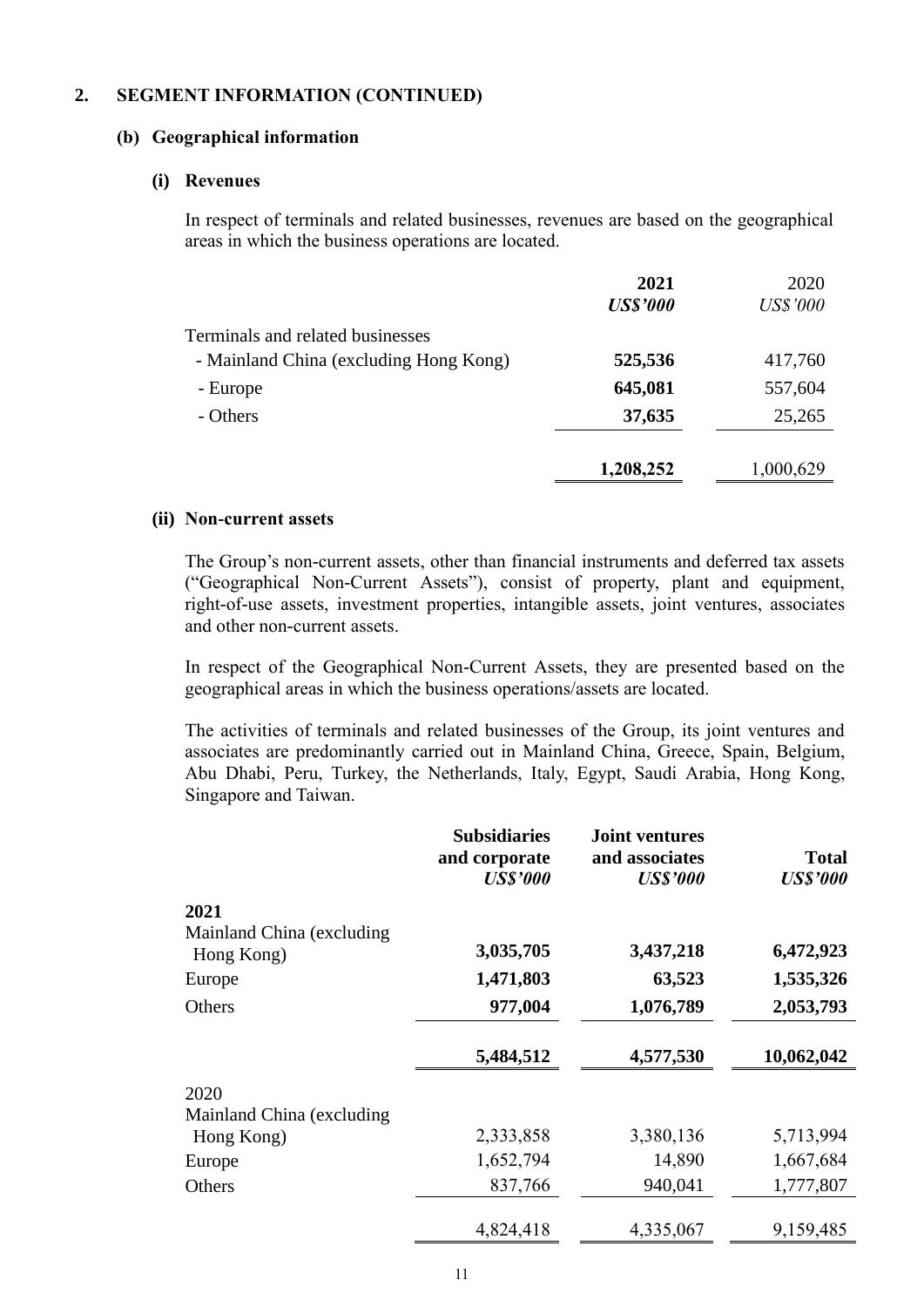### **3. TRADE AND OTHER RECEIVABLES**

|                                                | 2021<br><b>US\$'000</b> | 2020<br><b>US\$'000</b> |
|------------------------------------------------|-------------------------|-------------------------|
|                                                |                         |                         |
| Trade receivables                              |                         |                         |
| - third parties                                | 71,907                  | 59,675                  |
| - fellow subsidiaries                          | 18,572                  | 19,345                  |
| - non-controlling shareholders of subsidiaries | 5,167                   | 4,869                   |
| - an associate                                 | 5                       | 5                       |
| - a joint venture                              | 656                     |                         |
| - related companies                            | 7,280                   | 4,438                   |
|                                                | 103,587                 | 88,332                  |
| <b>Bills</b> receivables                       | 7,250                   | 4,617                   |
|                                                | 110,837                 | 92,949                  |
| Less: provision for impairment                 | (324)                   | (573)                   |
|                                                | 110,513                 | 92,376                  |
| Deposits and prepayments                       | 33,701                  | 27,526                  |
| Other receivables                              | 69,040                  | 112,404                 |
| Loan to an associate                           |                         | 47,810                  |
| Amounts due from                               |                         |                         |
| - fellow subsidiaries                          | 261                     | 844                     |
| - non-controlling shareholders of subsidiaries | 933                     | 965                     |
| - joint ventures                               | 6,874                   | 239                     |
| - associates                                   | 16,315                  | 11,008                  |
|                                                | 237,637                 | 293,172                 |

The Group grants credit periods of 30 to 90 days to its customers. The ageing analysis of the combined trade receivables and bills receivables (net of provision) based on invoice date and issuance date respectively is as follows:

|                | 2021            | 2020            |
|----------------|-----------------|-----------------|
|                | <b>US\$'000</b> | <b>US\$'000</b> |
| Within 30 days | 72,688          | 55,251          |
| $31 - 60$ days | 23,915          | 24,446          |
| 61 - 90 days   | 8,500           | 9,036           |
| Over 90 days   | 5,410           | 3,643           |
|                | 110,513         | 92,376          |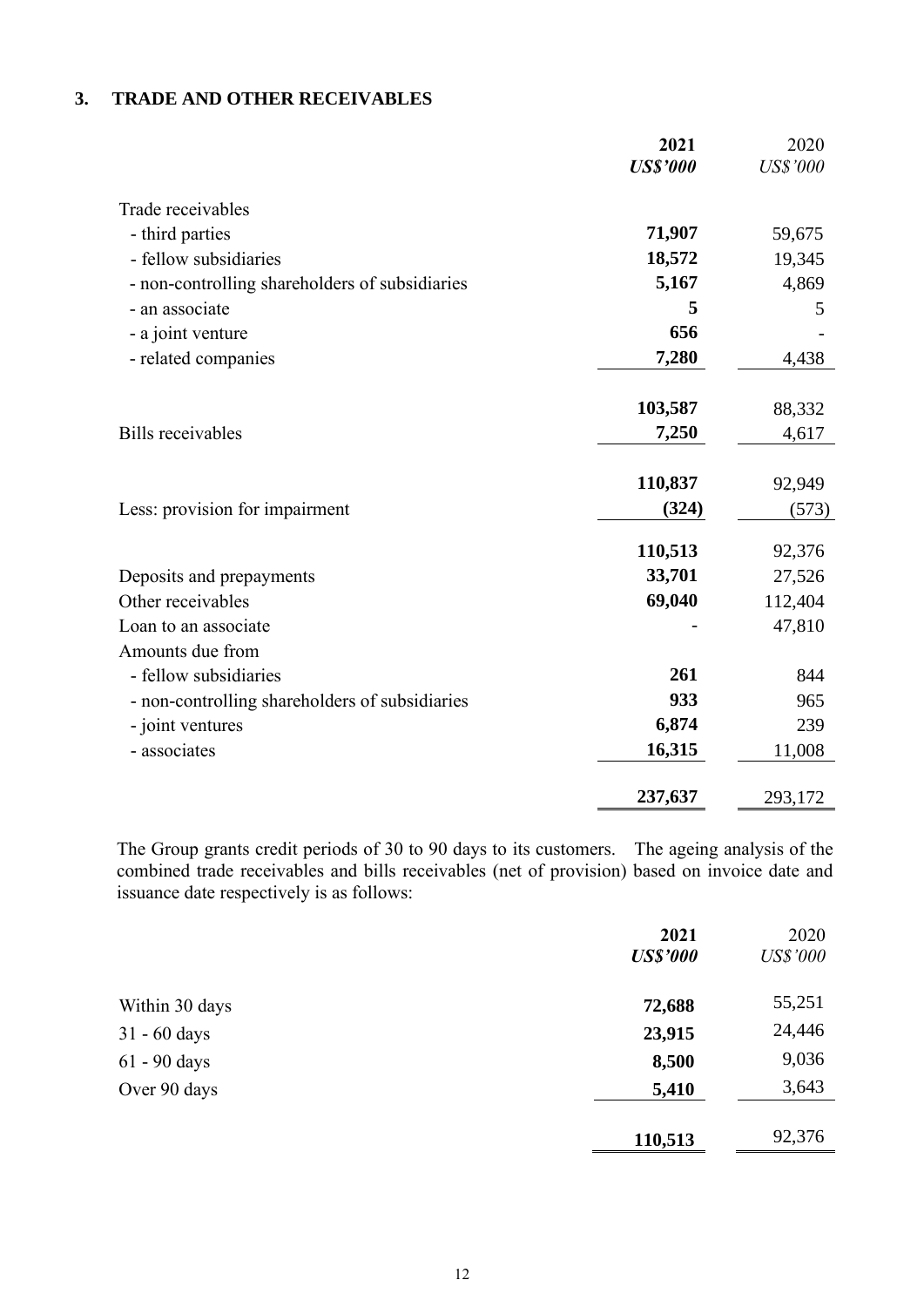## **4. TRADE AND OTHER PAYABLES AND CONTRACT LIABILITIES**

|                                                         | 2021<br><b>US\$'000</b> | 2020<br><b>US\$'000</b> |
|---------------------------------------------------------|-------------------------|-------------------------|
| Trade payables                                          |                         |                         |
| - third parties                                         | 100,856                 | 55,639                  |
| - fellow subsidiaries                                   | 3,935                   | 2,476                   |
| - non-controlling shareholders of subsidiaries          | 4,493                   | 3,179                   |
| - joint ventures                                        | 6,030                   | 185                     |
| - an associate                                          | 472                     |                         |
| - related companies                                     | 4,407                   | 1,430                   |
|                                                         | 120,193                 | 62,909                  |
| Accruals                                                | 35,551                  | 34,342                  |
| Other payables                                          | 167,319                 | 229,440                 |
| <b>Contract liabilities</b>                             | 19,425                  | 11,789                  |
| Dividend payable                                        | 7                       | 7                       |
| Loans from a joint venture                              | 35,290                  | 34,483                  |
| Loans from an associate                                 | 21,958                  |                         |
| Loans from non-controlling shareholders of subsidiaries | 42,969                  | 84,266                  |
| Amounts due to                                          |                         |                         |
| - fellow subsidiaries                                   | 256                     | 2,162                   |
| - non-controlling shareholders of subsidiaries          | 77,455                  | 77,247                  |
| - joint ventures                                        | 61                      | 245                     |
| - related companies                                     | 1,146                   |                         |
|                                                         | 521,630                 | 536,890                 |

The ageing analysis of the trade payables based on invoice date is as follows:

|                | 2021<br><b>US\$'000</b> | 2020<br><b>US\$'000</b> |
|----------------|-------------------------|-------------------------|
| Within 30 days | 65,884                  | 37,068                  |
| $31 - 60$ days | 18,214                  | 9,387                   |
| 61 - 90 days   | 4,780                   | 5,172                   |
| Over 90 days   | 31,315                  | 11,282                  |
|                | 120,193                 | 62,909                  |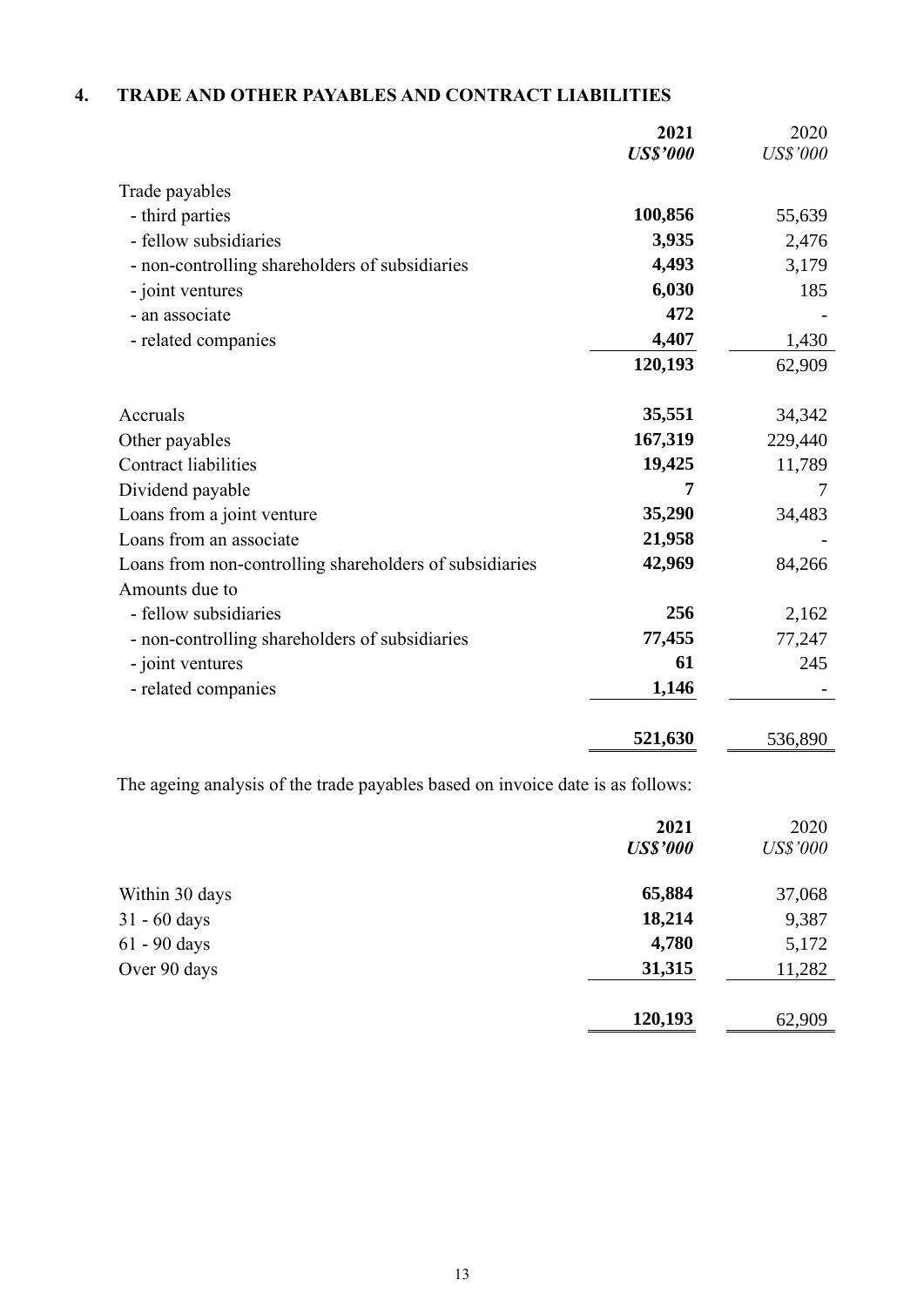## **5. OTHER OPERATING INCOME**

|                                                               | 2021            | 2020            |
|---------------------------------------------------------------|-----------------|-----------------|
|                                                               | <b>US\$'000</b> | <b>US\$'000</b> |
| Management fee and other service income                       | 8,071           | 7,431           |
| Dividends income from listed and unlisted financial assets at |                 |                 |
| <b>FVOCI</b>                                                  | 2,686           | 2,321           |
| Rental income from                                            |                 |                 |
| - investment properties                                       | 1,099           | 729             |
| - buildings                                                   | 57              | 54              |
| Gain on disposal of property, plant and equipment             | 243             | 428             |
| Gain on disposal of subsidiaries                              |                 | 71,150          |
| Gain on disposal of an associate                              |                 | 9,951           |
| Gain on disposal of a subsidiary and a joint venture          | 21,735          |                 |
| Gain on remeasurement of equity investments                   | 10,669          | 9,896           |
| Reversal of provision for inventories                         | 281             |                 |
| Government subsidies                                          | 25,721          | 10,079          |
| Exchange gain, net                                            | 1,274           | 16,125          |
| Fair value gain on a financial asset at FVPL                  | 11,360          |                 |
| Others                                                        | 11,741          | 6,719           |
|                                                               | 94,937          | 134,883         |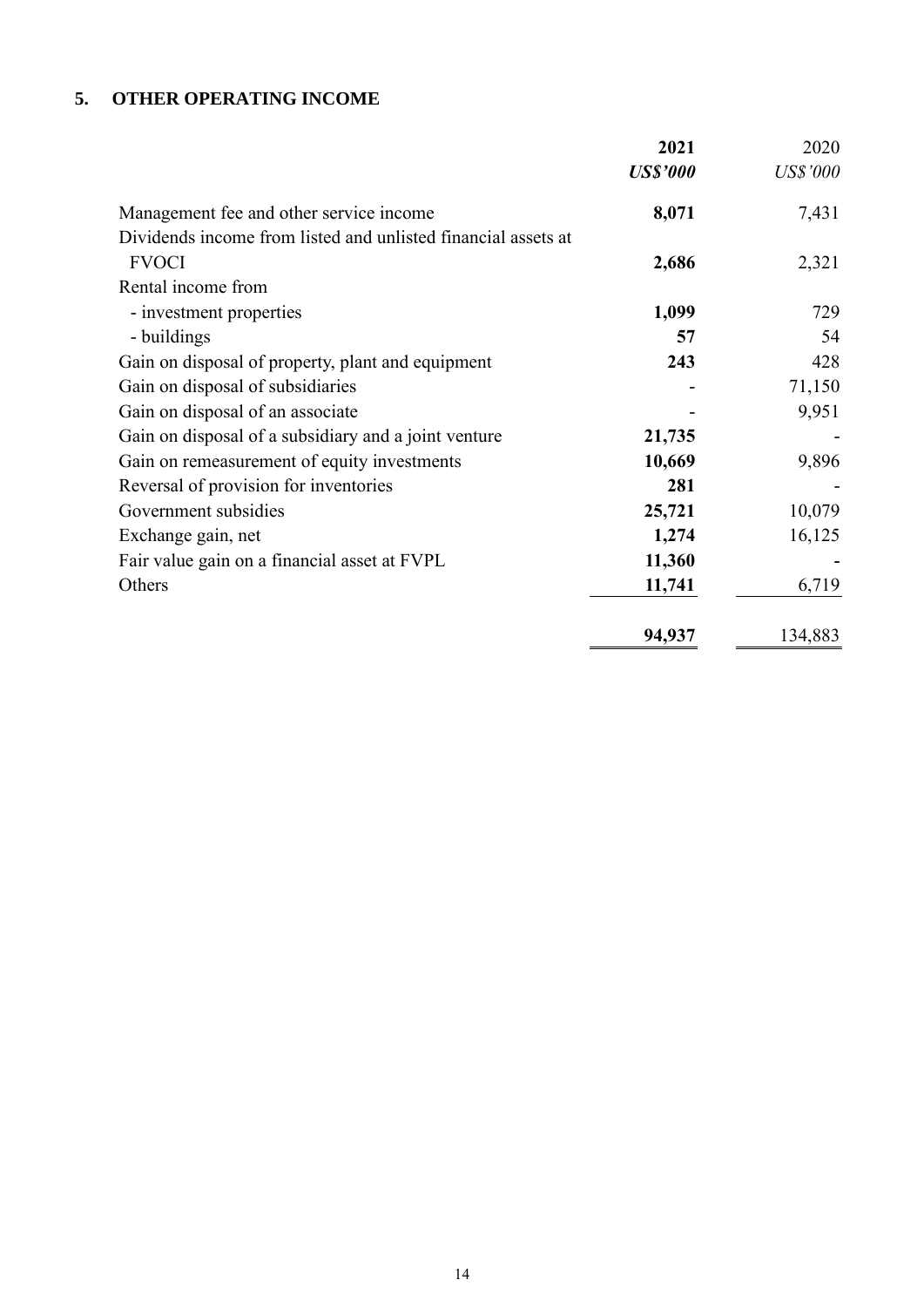## **6. OPERATING PROFIT**

Operating profit is stated after charging the following:

|                                                                   | 2021            | 2020            |
|-------------------------------------------------------------------|-----------------|-----------------|
|                                                                   | <b>US\$'000</b> | <b>US\$'000</b> |
| <b>Charging:</b>                                                  |                 |                 |
| Amortisation of intangible assets                                 | 24,767          | 23,190          |
| Depreciation                                                      |                 |                 |
| - right-of-use assets                                             | 40,371          | 36,337          |
| - property, plant and equipment                                   | 160,982         | 140,917         |
| Loss on disposal of property, plant and equipment                 | 2,773           | 3,212           |
| Provision for inventories                                         |                 | 105             |
| Provision for impairment of trade receivables                     | 269             | 413             |
| Provision for impairment of construction in progress              |                 | 891             |
| Rental expenses under leases of                                   |                 |                 |
| - land and buildings leased from third parties                    | 653             | 372             |
| - land and buildings leased from non-controlling shareholders     |                 |                 |
| of subsidiaries                                                   | 3,052           | 2,579           |
| - plant and machinery leased from third parties                   | 2,522           | 2,057           |
| - concession from a fellow subsidiary (note)                      | 66,317          | 60,286          |
| - concession from third parties (note)                            | 9,008           | 8,211           |
| - concession from a non-controlling shareholder of a              |                 |                 |
| subsidiary (note)                                                 | 4,721           | 2,511           |
| Total staff costs (including directors' emoluments and retirement |                 |                 |
| benefit costs)                                                    |                 |                 |
| - wages, salaries and other benefits                              | 349,833         | 294,239         |
| - share option expenses                                           | 1,186           | 1,889           |
|                                                                   |                 |                 |
|                                                                   | 351,019         | 296,128         |

Note: The amounts represent variable lease payments linked to revenues/throughput.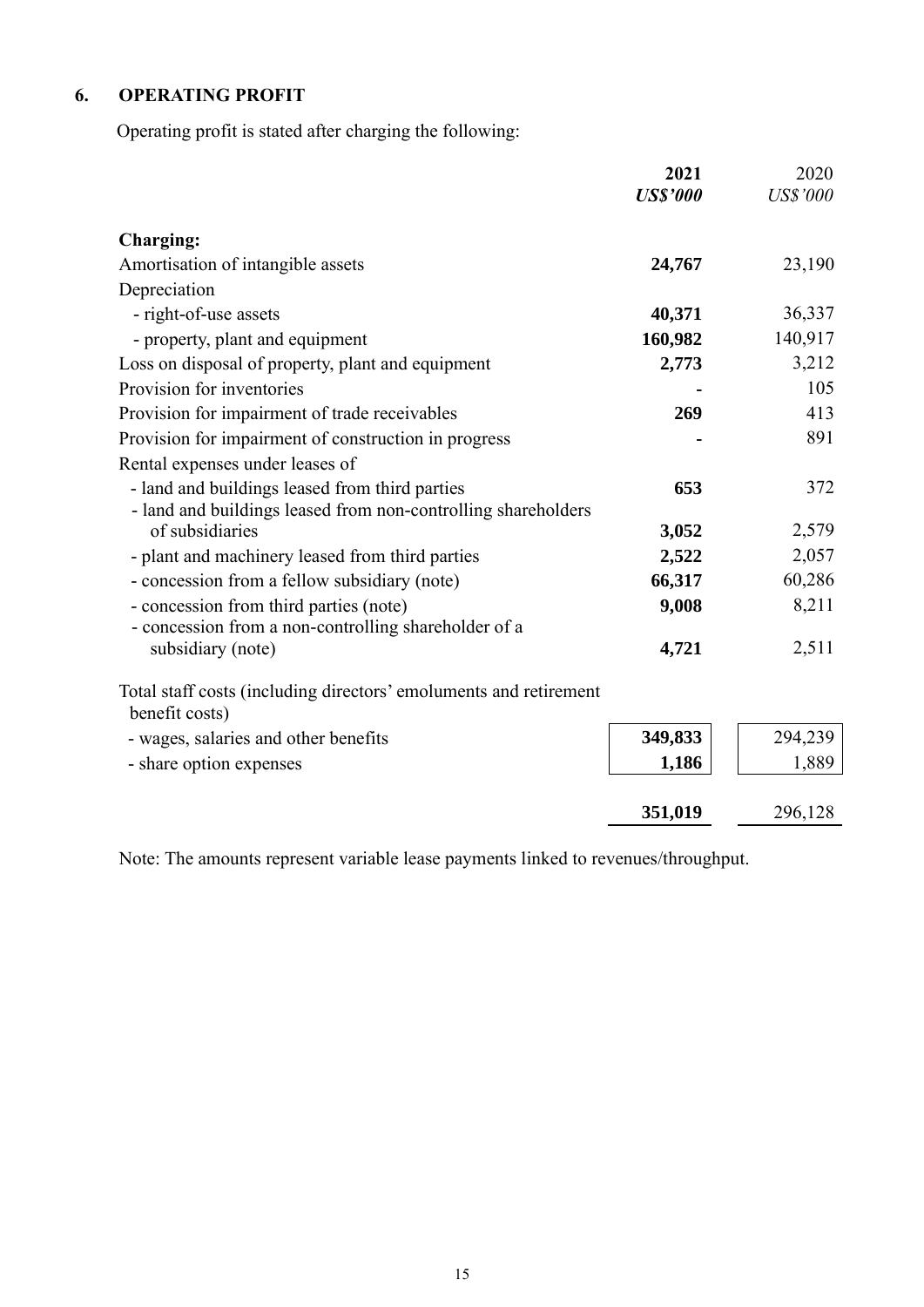## **7. FINANCE INCOME AND COSTS**

|                                                           | 2021<br><b>US\$'000</b> | 2020<br><b>US\$'000</b> |
|-----------------------------------------------------------|-------------------------|-------------------------|
| <b>Finance income</b>                                     |                         |                         |
| Interest income on                                        |                         |                         |
| - bank balances and deposits                              | 3,799                   | 5,945                   |
| - deposits with other financial institutions              | 3,563                   | 3,112                   |
| - loans to joint ventures and associates                  | 3,906                   | 4,419                   |
| - loans to a former subsidiary                            |                         | 1,214                   |
|                                                           | 11,268                  | 14,690                  |
| <b>Finance costs</b>                                      |                         |                         |
| Interest expenses on                                      |                         |                         |
| - bank loans                                              | (65, 722)               | (70, 193)               |
| - notes wholly repayable within five years                | (13, 125)               | (13, 125)               |
| - loans from other financial institutions                 | (1,949)                 | (440)                   |
| - loans from non-controlling shareholders of subsidiaries | (486)                   | (1,539)                 |
| - loans from a joint venture                              | (812)                   | (761)                   |
| - loans from an associate                                 | (496)                   | (353)                   |
| - lease liabilities                                       | (29, 883)               | (28, 352)               |
| Amortised amount of                                       |                         |                         |
| - discount on issue of notes                              | (140)                   | (119)                   |
| - transaction costs on bank loans and notes               | (3,205)                 | (3,177)                 |
|                                                           | (115, 818)              | (118,059)               |
| Less: amount capitalised in construction in progress      | 6,685                   | 5,945                   |
|                                                           | (109, 133)              | (112, 114)              |
| Other incidental borrowing costs and charges              | (2,370)                 | (2, 536)                |
|                                                           | (111, 503)              | (114, 650)              |
| Net finance costs                                         | (100, 235)              | (99,960)                |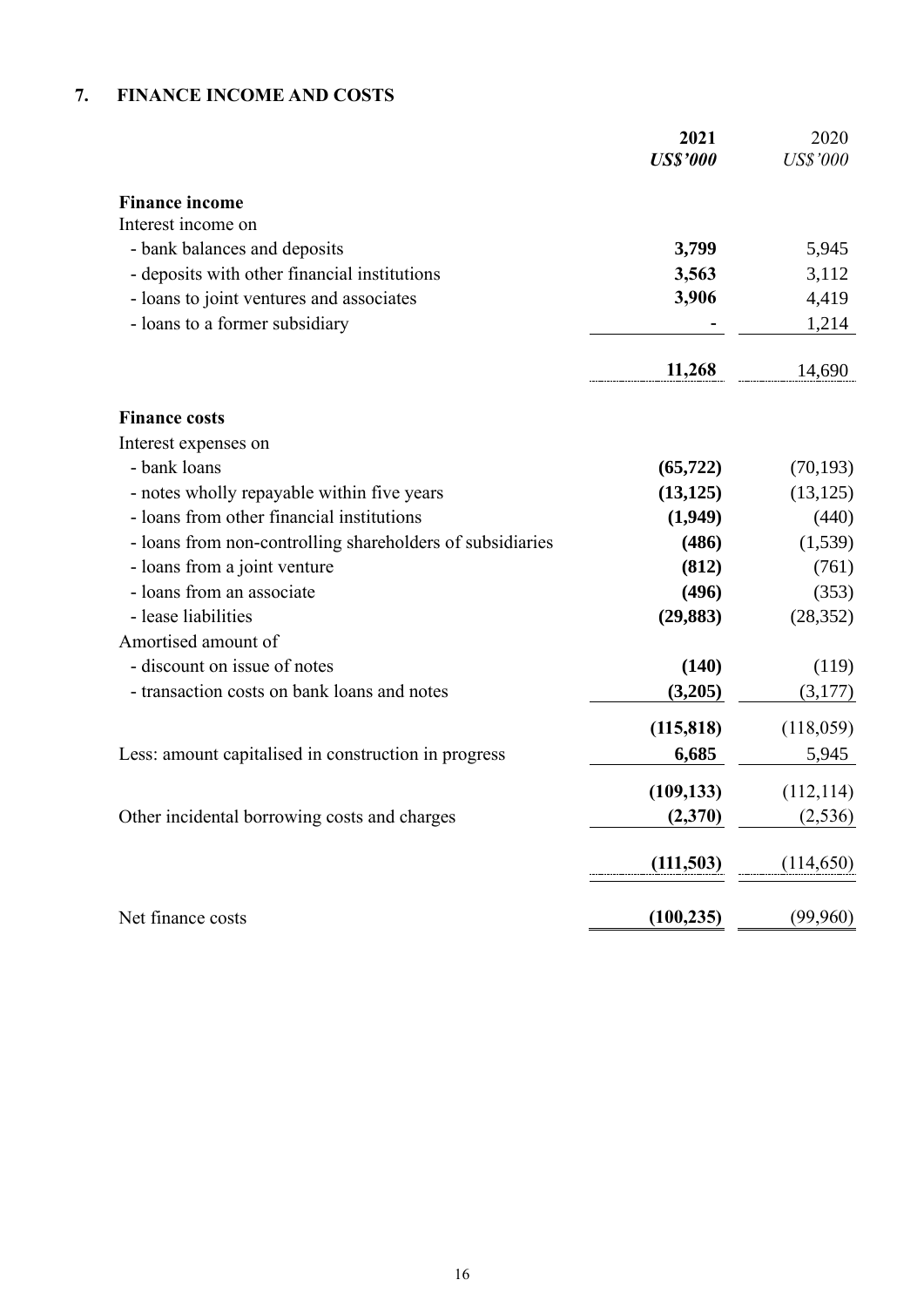### **8. TAXATION**

|                                           | 2021            | 2020            |
|-------------------------------------------|-----------------|-----------------|
|                                           | <b>US\$'000</b> | <b>US\$'000</b> |
| Current taxation                          |                 |                 |
| - Hong Kong profits tax                   | (15,730)        | (9,891)         |
| - Mainland China taxation                 | (45, 047)       | (38, 108)       |
| - Overseas taxation                       | (14,601)        | (11, 462)       |
| - (Under) / over provision in prior years | (472)           | 1,249           |
|                                           | (75, 850)       | (58,212)        |
| Deferred taxation (charge) / credit       | (18, 819)       | 23,245          |
|                                           | (94,669)        | (34,967)        |

Hong Kong profits tax was provided at a rate of 16.5% (2020: 16.5%) on the estimated assessable profit for the year. Taxation on overseas profits has been calculated on the estimated assessable profit for the year at the rates of taxation prevailing in the countries in which the Group operates. Deferred taxation is calculated in full on temporary differences under the liability method using tax rates substantively enacted by the balance sheet date.

### **9. EARNINGS PER SHARE**

#### **(a) Basic**

Basic earnings per share is calculated by dividing the profit attributable to equity holders of the Company by the weighted average number of ordinary shares in issue during the year. Ordinary shares were issued upon the distribution of scrip dividend in 2020, and no ordinary shares were issued in 2021. As a result, the weighted average number of ordinary shares in issue as at 31 December 2021 were same as the number of ordinary shares in issue as at 31 December 2020.

|                                                         | 2021            | 2020            |
|---------------------------------------------------------|-----------------|-----------------|
| Profit attributable to equity holders of the<br>Company | US\$354,652,000 | US\$347,474,000 |
| Weighted average number of ordinary shares<br>in issue  | 3,315,296,374   | 3,213,469,814   |
| Basic earnings per share                                | US10.70 cents   | $US10.81$ cents |

#### **(b) Diluted**

Diluted earnings per share is calculated based on the profit attributable to equity holders of the Company and the weighted average number of ordinary shares in issue during the year, after adjusting for the number of dilutive potential ordinary shares deemed to be issued at no consideration as if all outstanding dilutive share options granted by the Company had been exercised.

For the year ended 31 December 2021, the outstanding share options granted by the Company did not have any dilutive effect on the earnings per share, and the diluted earnings per share is equal to the basic earnings per share.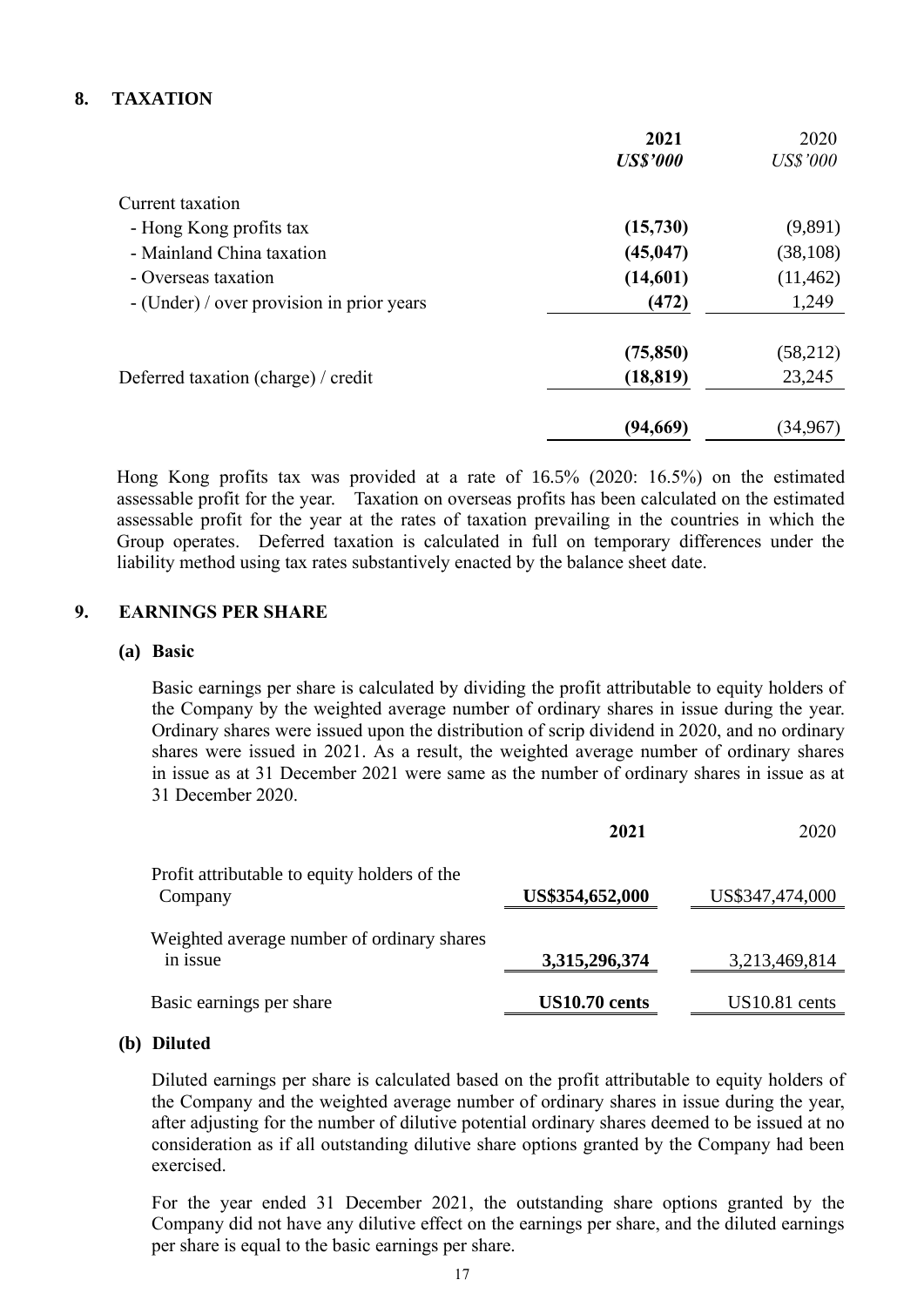#### **10. DIVIDENDS**

|                                                                                           | 2021<br><b>US\$'000</b> | 2020<br><b>US\$'000</b> |
|-------------------------------------------------------------------------------------------|-------------------------|-------------------------|
| First Interim dividend, paid of US2.120 cents (2020: US2.068<br>cents) per ordinary share | 70,284                  | 67,135                  |
| Second interim dividend, declared of US2.160 cents (2020:                                 |                         |                         |
| US2.256 cents) per ordinary share                                                         | 71,611                  | 74,793                  |
|                                                                                           | 141,895                 | 141,928                 |

Note:

At a meeting held on 30 March 2022, the directors declared a second interim dividend for the year ended 31 December 2021 (in lieu of a final dividend) of HK17.0 cents (equivalent to US2.160 cents) per ordinary share. The dividend will be payable in cash and with a scrip dividend alternative. The second interim dividend declared is not reflected as dividend payable in these consolidated financial statements but will be reflected as an appropriation of retained profits for the year ending 31 December 2022.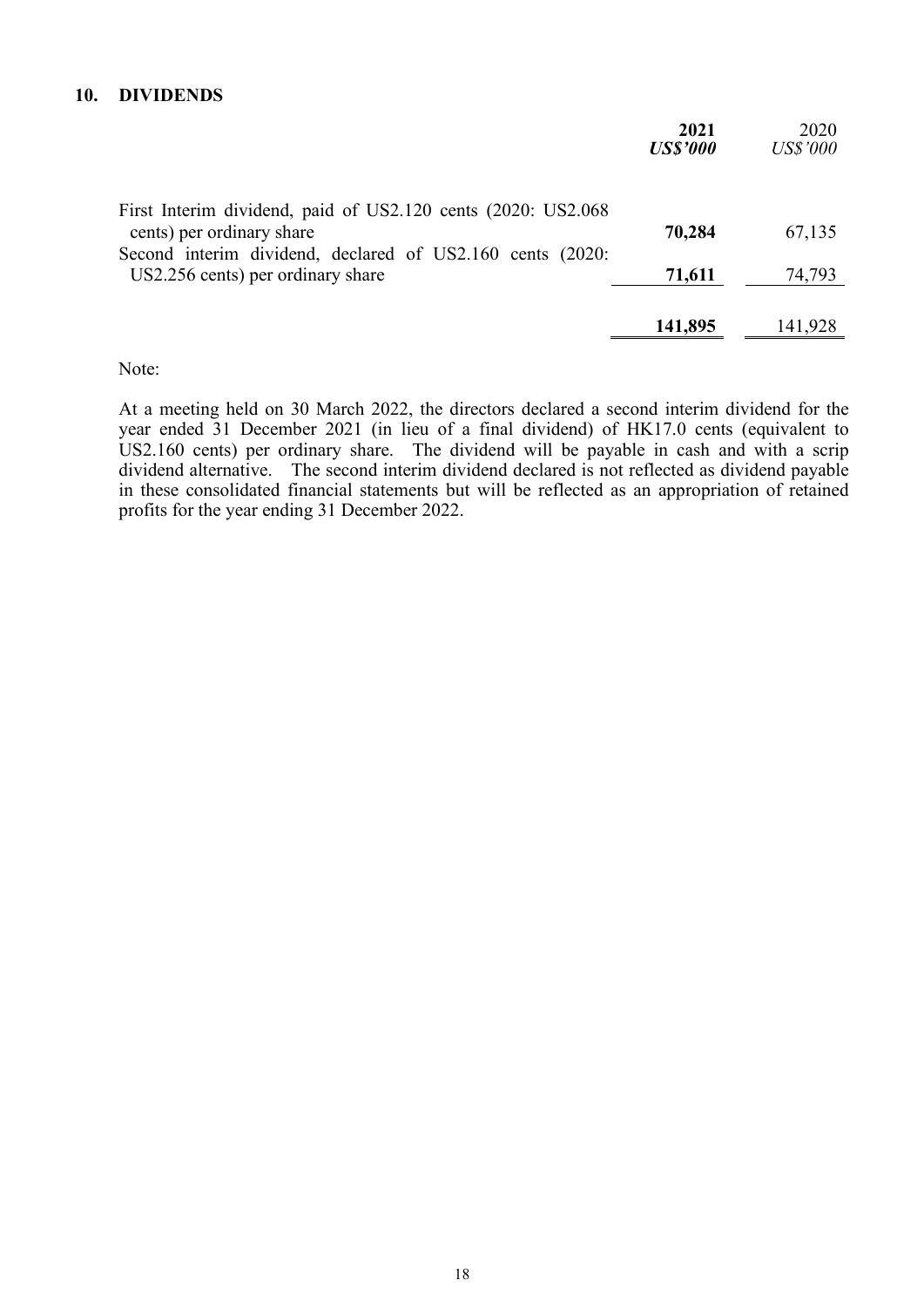## **AUDITOR'S WORK ON THE PRELIMINARY ANNOUNCEMENT**

The figures in respect of the preliminary announcement of the Group's results for the year ended 31 December 2021 have been compared by the Company's auditor, PricewaterhouseCoopers, to the corresponding figures set out in the Group's consolidated financial statements for the year ended 31 December 2021 and found to be in agreement. The work performed by PricewaterhouseCoopers in this respect did not constitute an assurance engagement in accordance with Hong Kong Standards on Auditing, Hong Kong Standards on Review Engagements or Hong Kong Standards on Assurance Engagements issued by the HKICPA and consequently no assurance has been expressed by PricewaterhouseCoopers on the preliminary announcement.

## **SECOND INTERIM DIVIDEND**

The Board has declared a second interim dividend of HK17.0 cents (2020: HK17.5 cents) per share for the year ended 31 December 2021 with an option to receive new fully paid shares in lieu of cash ("Scrip Dividend Scheme").

The second interim dividend will be payable on 31 May 2022 to shareholders whose names appear on the register of members of the Company at the close of business on 22 April 2022. The Scrip Dividend Scheme is conditional upon the granting of the listing of and permission to deal in the new shares to be issued under the Scrip Dividend Scheme by the Listing Committee of The Stock Exchange of Hong Kong Limited. Dividend warrants and share certificates for new shares to be issued under the Scrip Dividend Scheme will be despatched by ordinary mail on 31 May 2022.

Details of the Scrip Dividend Scheme and the election form will be sent to shareholders on or about 6 May 2022.

## **CLOSURES OF REGISTER OF MEMBERS**

### **(a) For determining the entitlement to the second interim dividend**

For determining the entitlement to the second interim dividend, the register of members of the Company will be closed from 19 April 2022 to 22 April 2022, both days inclusive, during which period no transfer of shares will be registered. In order to qualify for the second interim dividend, all completed transfer documents, accompanied by relevant share certificates, must be lodged with the Company's Hong Kong Registrar and Transfer Office, Tricor Secretaries Limited of Level 54, Hopewell Centre, 183 Queen's Road East, Hong Kong, for registration not later than 4:30 p.m. on Thursday, 14 April 2022.

### **(b) For determining the entitlement to attend and vote at the Annual General Meeting**

The Annual General Meeting of the Company is scheduled to be held on Thursday, 26 May 2022 ("2022 AGM"). For determining the entitlement to attend and vote at the 2022 AGM, the register of members of the Company will be closed from 23 May 2022 to 26 May 2022, both days inclusive, during which period no transfer of shares will be registered. In order to be eligible to attend and vote at the 2022 AGM, all completed transfer documents, accompanied by relevant share certificates, must be lodged with the Company's Hong Kong Registrar and Transfer Office, Tricor Secretaries Limited, for registration not later than 4:30 p.m. on Friday, 20 May 2022.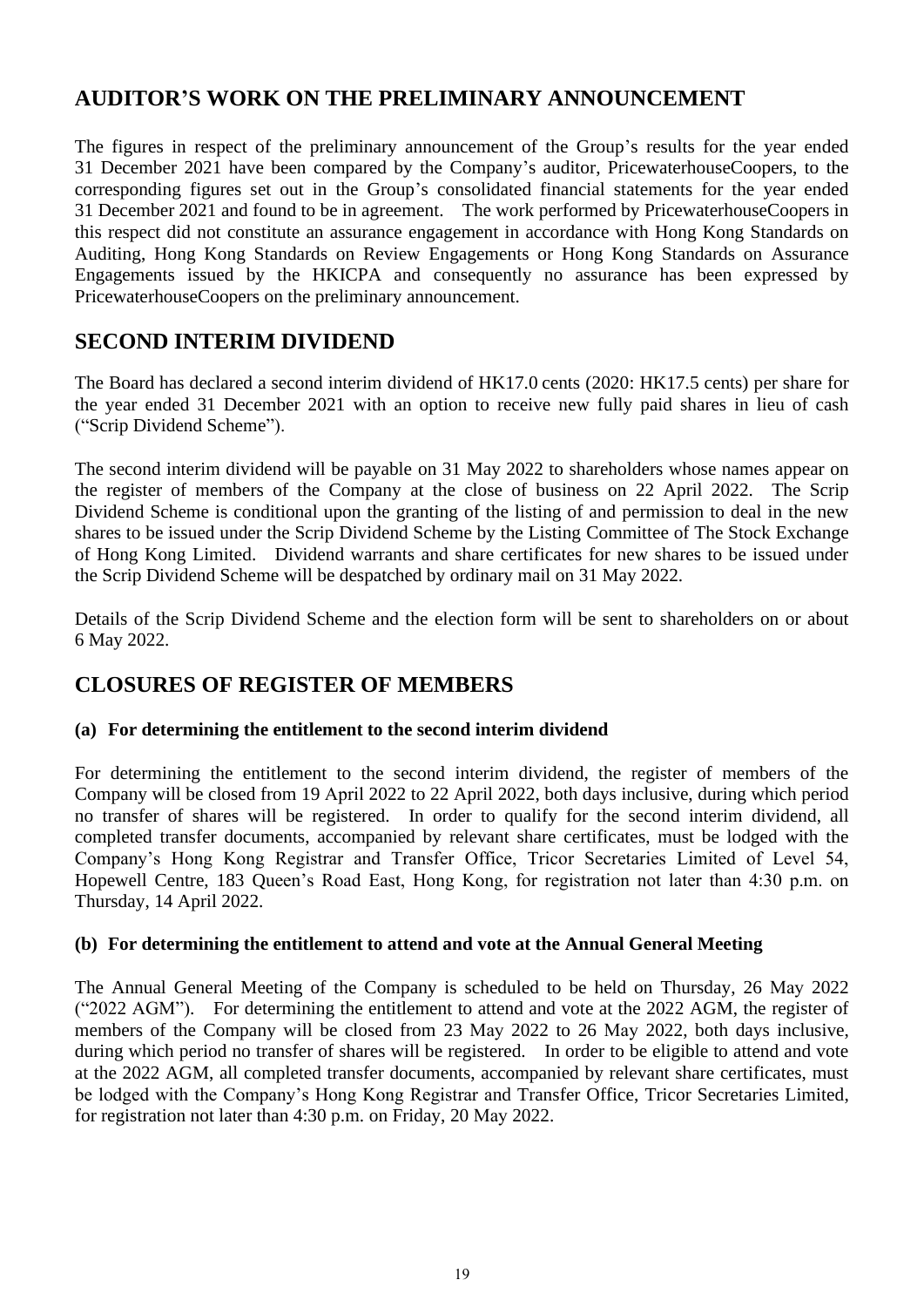## **FINANCIAL REVIEW**

With the resurgence of world economy and trade in 2021, COSCO SHIPPING Ports recorded a profit attributable to equity holders of the Company of US\$354,652,000 in 2021 (2020: US\$347,474,000), increased by 2.1% YoY. In response to the Company's strategic planning, the after-tax disposal gain of US\$11,451,000 on disposal of Tianjin Euroasia Terminal and the after-tax gain of US\$10,669,000 on remeasurement of previously held 16.01% interests in Tianjin Container Terminal at fair value upon acquisition of additional equity interests in Tianjin Container Terminal to make it a subsidiary were included in the amount for 2021; while the after-tax disposal gain of US\$61,472,000 on disposal of the interests in Zhangjiagang Terminal and Yangzhou Yuanyang Terminal and the after-tax disposal gain of US\$7,074,000 and US\$9,896,000 on disposal of the interests in Jiangsu Petrochemical and Qinzhou International Terminal, respectively were included in the amount for 2020. Excluding the above one-off profit, the profit attributable to equity holders of the Company for 2021 increased by 23.6% YoY.

Excluding the above one-off profit, profit from the terminals segment amounted to US\$427,335,000 in 2021 (2020: US\$309,493,000), increased by 38.1% YoY, with profit from terminals in which the Group has controlling stakes amounted to US\$88,835,000 (2020: US\$34,652,000), increased by 156.4% YoY. Operating terminals in which the Group has controlling stakes were affected to a certain extent in 2020 by the outbreak of the COVID-19 epidemic. Under the sustained recovery of the terminals business performance as well as the increased performance of certain terminals in 2021, the profit contribution saw a year-on-year growth. Profit from terminals in which the Group has controlling stakes was mainly attributable to Piraeus Container Terminal Single Member S.A. ("Piraeus Terminal"), Guangzhou South China Oceangate Container Terminal Company Limited ("Guangzhou South China Oceangate Terminal") and Xiamen Ocean Gate Container Terminal Co., Ltd. ("Xiamen Ocean Gate Terminal"). The profit recorded by Piraeus Terminal in 2021 was US\$31,762,000 (2020: US\$19,454,000), increased by 63.3% YoY, which was mainly benefited from the increase in the proportion of local containers, the increase in tariffs and the increase in storage revenue. Throughput of Guangzhou South China Oceangate Terminal in 2021 increased by 2.6% YoY, together with the increase in the proportion of local containers during the year, profit of the terminal in 2021 amounted to US\$22,706,000 (2020: US\$19,065,000), increased by 19.1% YoY. Throughput of Xiamen Ocean Gate Terminal in 2021 increased by 22.7% YoY, together with the YoY decrease in interest expenses, profit of the terminal in 2021 amounted to US\$27,947,000 (2020: US\$8,470,000), increased by US\$19,477,000 YoY.

In respect of non-controlling terminals, the economic recovery after the epidemic resulted in a considerable increase in profit for most non-controlling terminals. The profit from non-controlling terminals in 2021 amounted to US\$338,500,000 (2020: US\$274,841,000), increased by 23.2% YoY. Amongst which, Sigma Enterprises Limited and Wattrus Limited and their subsidiaries (collectively "Yantian Terminal Related Companies", being shareholders of Yantian Terminal), Qingdao Port International Co., Ltd. ("QPI"), Euromax Terminal Rotterdam B.V. ("Euromax Terminal") and Guangxi Beibu Gulf International Container Terminal Co., Ltd ("Beibu Gulf Terminal") that newly acquired in 2020 recorded significant growth. The share of profit of these terminals increased by US\$53,203,000 YoY in total. In addition, the Company was allocated the convertible bonds of Beibu Gulf Port Co., Ltd. ("Beibu Gulf Port") on a pro rata basis during the year, and included in its profit after tax on fair value changes of US\$8,520,000.

### **Financial Analysis**

### **Revenues**

Revenues of the Group amounted to US\$1,208,252,000 in 2021 (2020: US\$1,000,629,000), increased by 20.7% YoY. During the year, revenues of most terminals recorded an increase. Amongst which, COSCO SHIPPING Ports (Spain) Holding, S.L. and its subsidiaries ("CSP Spain Related Companies")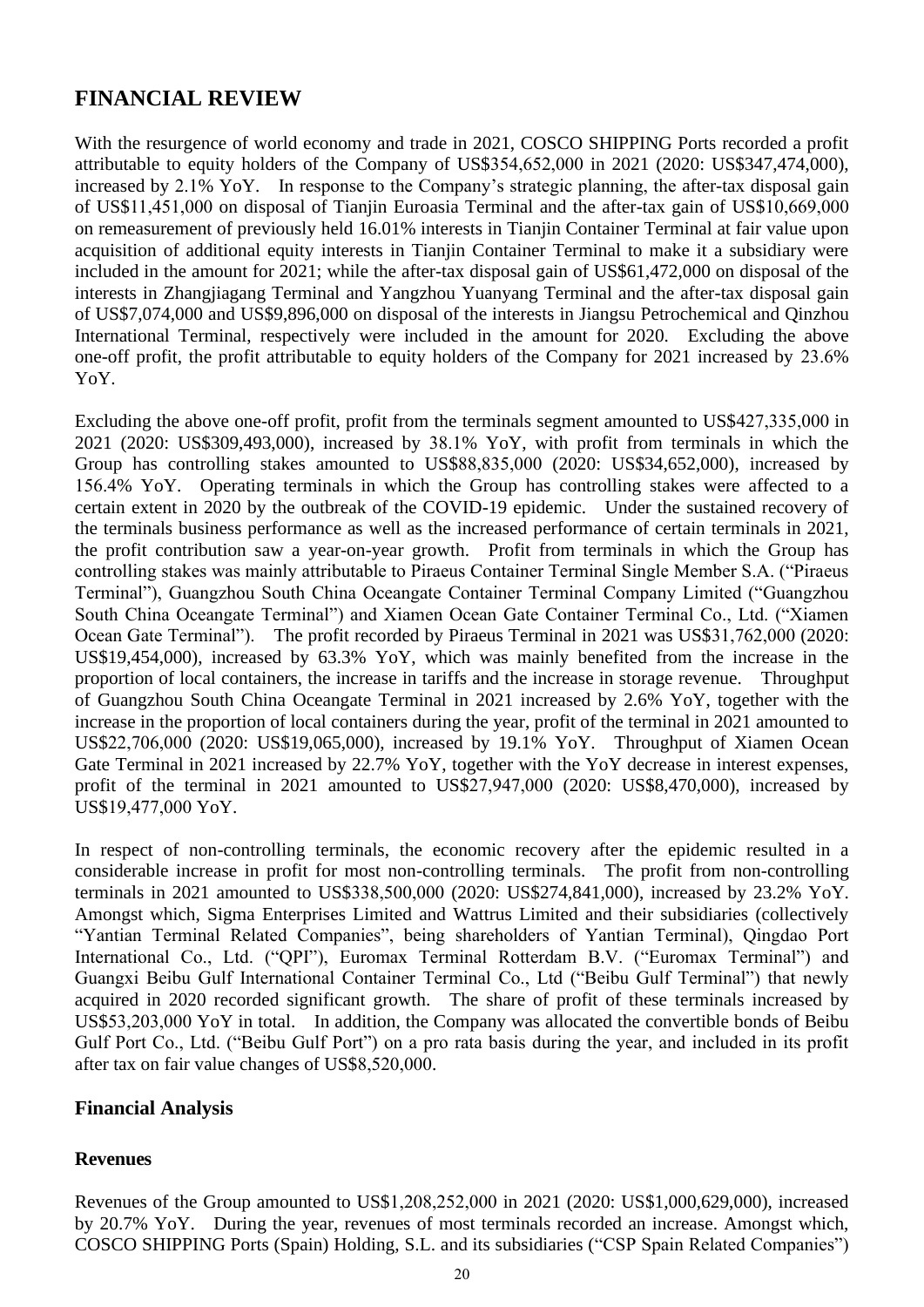recorded a revenue of US\$310,978,000 (2020: US\$268,783,000), increased by 15.7% YoY; Guangzhou South China Oceangate Terminal recorded a revenue of US\$205,031,000 (2020: US\$171,651,000), increased by 19.4% YoY; Xiamen Ocean Gate Terminal recorded a revenue of US\$128,383,000 (2020: US\$85,414,000), increased by 50.3% YoY; CSP Zeebrugge Terminal NV ("CSP Zeebrugge Terminal") recorded a revenue of US\$50,815,000 (2020: US\$30,618,000), increased by 66.0% YoY. Although throughput of Piraeus Terminal decreased by 4.1% YoY, it recorded a revenue of US\$281,481,000 during the year (2020: US\$256,471,000), increased by 9.8% YoY, as a result of higher proportion of local containers and higher tariffs, as well as the increase in storage revenue.

### **Cost of sales**

Cost of sales mainly comprised operating expenses of terminals in which the Group has controlling stakes. Cost of sales was US\$883,107,000 in 2021 (2020: US\$767,987,000), increased by 15.0% YoY. Benefiting from our efforts in cost control, the increase in cost of sales was lower than the increase in revenue despite throughput generally increased. Amongst which, CSP Spain Related Companies recorded a cost of US\$260,078,000 (2020: US\$243,731,000), increased by 6.7% YoY; Guangzhou South China Oceangate Terminal recorded a cost of US\$111,238,000 (2020: US\$90,298,000), increased by 23.2% YoY; Xiamen Ocean Gate Terminal recorded a cost of US\$69,710,000 (2020: US\$56,476,000), increased by 23.4% YoY; CSP Zeebrugge Terminal recorded a cost of US\$37,904,000 (2020: US\$27,952,000), increased by 35.6% YoY. Due to the increase in concession fees driven by the increase in revenue during the year, Piraeus Terminal recorded a cost of US\$219,361,000 (2020: US\$202,476,000), increased by 8.3% YoY.

#### **Administrative expenses**

Administrative expenses in 2021 were US\$138,977,000 (2020: US\$120,182,000), increased by 15.6% YoY.

#### **Other operating income/(expenses), net**

Net other operating income was US\$85,142,000 in 2021 (2020: US\$123,357,000), decreased by 31.0% YoY. The pre-tax gain in 2021 included the pre-tax gain of US\$21,735,000 resulted from the strategic disposal of Tianjin Euroasia Terminal and the pre-tax gain of US\$10,669,000 on remeasurement of previously held 16.01% interests in Tianjin Container Terminal at fair value. Furthermore, the profit before tax on Beibu Gulf Port's convertible bonds at fair value of US\$11,360,000 was included in other operating income in 2021. While in 2020, the pre-tax gain on disposal of the interests in Zhangjiagang Terminal and Yangzhou Yuanyang Terminal, Jiangsu Petrochemical and Qinzhou International Terminal according to the Company's strategic planning were US\$71,150,000, US\$9,951,000 and US\$9,896,000 respectively, totalling US\$90,997,000. In addition, government subsidies recorded in 2021 amounted to US\$25,721,000 (2020: US\$10,079,000), increased by US\$15,642,000 YoY.

#### **Finance costs**

The Group's finance costs amounted to US\$111,503,000 in 2021 (2020: US\$114,650,000), decreased by 2.7% YoY. The average balance of bank loans for the year increased to US\$3,025,863,000 (2020: US\$2,853,105,000), increased by 6.1% YoY. The decrease in finance costs was mainly due to the decrease in London Interbank Offered Rate. Taking into account the capitalised interest, the average cost of bank borrowings (including the amortisation of transaction costs over bank loans and notes) was 2.92% in 2021 (2020: 3.24%).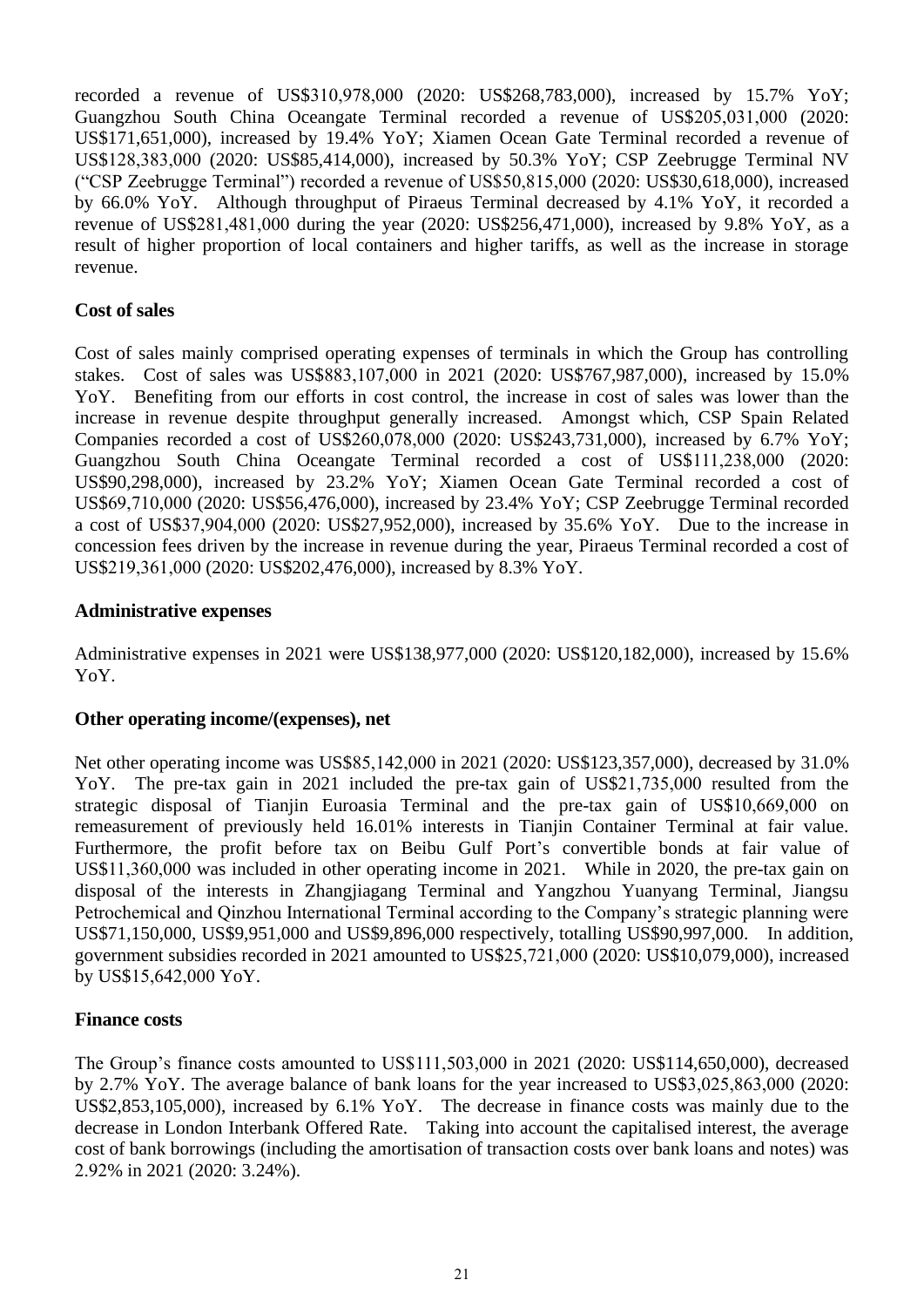#### **Share of profits less losses of joint ventures and associates**

The Group's share of profits less losses of joint ventures and associates totalled US\$329,390,000 in 2021 (2020: US\$272,720,000), increased by 20.8% YoY. As throughput increased year-on-year, share of profit of Yantian Terminal Related Companies amounted to US\$69,372,000 (2020: US\$48,070,000), increased by 44.3% YoY. Together with the 7.7% YoY increase in throughput, the share of profit of QPI amounted to US\$120,505,000 (2020: US\$105,749,000), increased by 14.0% YoY. In addition, as a result of the increase in throughput and tariffs, share of profit of Euromax Terminal during the year amounted to US\$7,207,000 (2020: loss of US\$3,089,000), realised a turnaround from loss. Beibu Gulf Terminal became an associate of the Company at the end of 2020 and its share of profit amounted to US\$7,469,000 in 2021 (2020: US\$401,000).

### **Taxation**

Taxation for the year amounted to US\$94,669,000 (2020: US\$34,967,000). The increase was mainly attributable to the year-on-year increase in profit from terminals in which the Group has controlling stakes, which led to the increase in income tax and the deferred withholding income tax. In addition, US\$2,840,000 was provided for gains on fair value changes of Beibu Gulf Port's convertible bonds. On the other hand, due to the decrease in the local tax rate, the deferred withholding income tax provided to a holding company amounted US\$15,568,000 was reversed in 2020, leading to a comparatively increased deferred taxation in 2021.

## **Financial Position**

### **Cash flow**

In 2021, the Group continued to receive steady cash flow income. The Group's net cash generated from operating activities amounted to US\$409,219,000 (2020: US\$326,240,000) during the year. In 2021, the Group drew down bank loans of US\$559,667,000 (2020: US\$744,277,000) and repaid loans of US\$412,589,000 (2020: US\$740,932,000).

During the year, US\$376,047,000 (2020: US\$224,428,000) was paid in cash by the Group for the expansion of berths and the purchase of property, plant and equipment. In addition, the Company acquired approximately 20.00% equity interests in Red Sea Gateway Terminal Company Limited at a consideration of US\$140,000,000; acquired 34.99% equity interests in Tianjin Container Terminal at a consideration of approximately RMB1,247,710,000 (equivalent to approximately US\$195,584,000), together with the 16.01% equity interests previous held totalling of 51% equity interests after the increase, making it a subsidiary of the Company; and purchased 3,214,915 convertible bonds from Beibu Gulf Port at a consideration of US\$50,484,000. On the other hand, US\$42,324,000 was received for the disposal of COSCO SHIPPING Ports (Tianjin Euroasia) Limited and its 30% equity interests held in Tianjin Euroasia Terminal during the year and the payables due to the Company totalled US\$41,817,000; and US\$37,332,000 was received for the disposal of 30.4% equity interests in Jiangsu Petrochemical in 2020.

### **Financing and credit facilities**

As at 31 December 2021, the Group's total outstanding borrowings amounted to US\$3,219,610,000 (31 December 2020: US\$3,047,741,000) and cash balance amounted to US\$1,260,055,000 (31 December 2020: US\$1,341,513,000). Banking facilities unutilised amounted to US\$1,037,408,000 (31 December 2020: US\$813,455,000).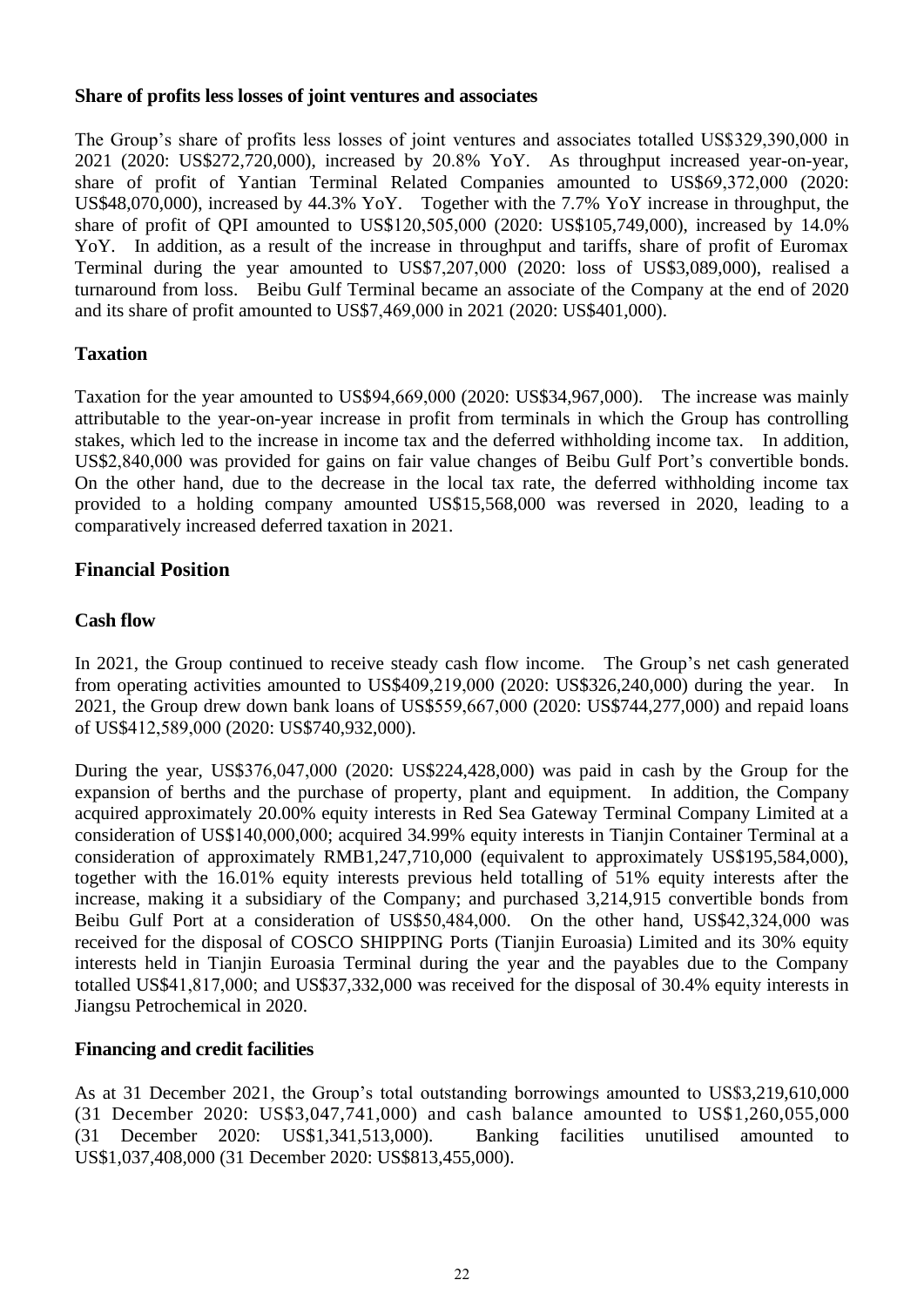#### **Assets and liabilities**

As at 31 December 2021, the Group's total assets and total liabilities were US\$12,033,310,000 (31 December 2020: US\$11,224,345,000) and US\$5,092,671,000 (31 December 2020: US\$4,847,119,000), respectively. Net assets were US\$6,940,639,000 (31 December 2020: US\$6,377,226,000). As at 31 December 2021, net asset value per share of the Company was US\$2.09 (31 December 2020: US\$1.92).

As at 31 December 2021, the net debt-to-total-equity ratio (excluding lease liabilities) was 28.2% (31 December 2020: 26.8%) and the interest coverage was 5.5 times (2020: 4.6 times).

As at 31 December 2021, certain assets of the Group with an aggregate net book value of US\$345,109,000 (31 December 2020: US\$340,672,000), together with the Company's restricted bank deposits and interest in subsidiaries, were pledged to secure bank loans and a loan from other financial institution, totalling US\$916,232,000 (31 December 2020: US\$1,052,879,000).

#### **Debt analysis**

|                                 | As at 31 December 2021 |        | As at 31 December 2020 |        |
|---------------------------------|------------------------|--------|------------------------|--------|
| By repayment term               | US\$                   | $(\%)$ | US\$                   | $(\%)$ |
| Within the first year           | 913,187,000            | 28.3   | 299,449,000            | 9.8    |
| Within the second year          | 435,443,000            | 13.5   | 658,312,000            | 21.6   |
| Within the third year           | 868,585,000            | 27.0   | 430,725,000            | 14.1   |
| Within the fourth year          | 102,091,000            | 3.2    | 799,512,000            | 26.3   |
| Within the fifth year and after | 900,304,000            | 28.0   | 859,743,000            | 28.2   |
|                                 | 3,219,610,000 *        | 100.0  | $3,047,741,000*$       | 100.0  |
| By category                     |                        |        |                        |        |
| Secured borrowings              | 916,232,000            | 28.5   | 1,052,879,000          | 34.5   |
| Unsecured borrowings            | 2,303,378,000          | 71.5   | 1,994,862,000          | 65.5   |
|                                 | 3,219,610,000 *        | 100.0  | $3,047,741,000*$       | 100.0  |
| By denominated currency         |                        |        |                        |        |
| US dollar borrowings            | 1,270,247,000          | 39.4   | 1,119,283,000          | 36.8   |
| <b>RMB</b> borrowings           | 903,729,000            | 28.1   | 763,015,000            | 25.0   |
| Euro borrowings                 | 763,513,000            | 23.7   | 881,667,000            | 28.9   |
| HK dollar borrowings            | 282,121,000            | 8.8    | 283,776,000            | 9.3    |
|                                 | 3,219,610,000 *        | 100.0  | $3,047,741,000*$       | 100.0  |

\* Net of unamortised discount on notes and transaction costs on borrowings and notes.

#### **Financial guarantee contracts**

As at 31 December 2021 and 31 December 2020, the Company did not have any guarantee contract.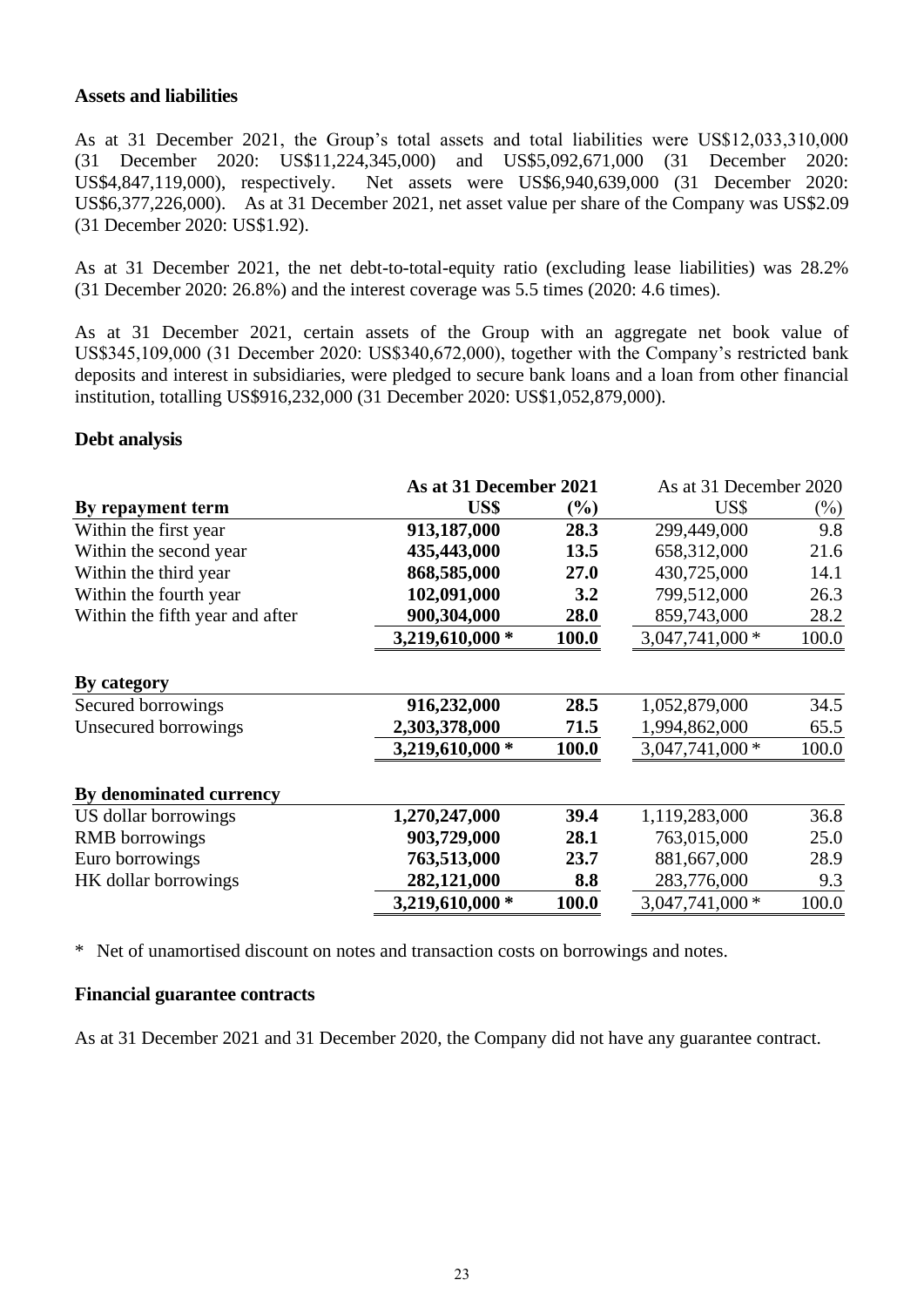### **Treasury policy**

The Group manages its foreign exchange risk by matching the currencies of its loans with the Group's functional currency of major cash receipts and underlying assets as much as possible. The functional currency of the Group's terminals business is mainly either Euro or Renminbi, the same currency of its borrowings, revenues and expenses, so as to provide a natural hedge against the foreign exchange volatility.

Interest rate swap contracts with financial institutions are used to achieve the optimum ratio between fixed and floating rates and to manage the related interest rate exposure. As at 31 December 2021, 29.2% (31 December 2020: 30.7%) of the Group's borrowings were at fixed rates. In light of market conditions, the Group will continue to monitor and regulate its fixed and floating-rate debt portfolio, with a view to minimising its potential interest rate exposure.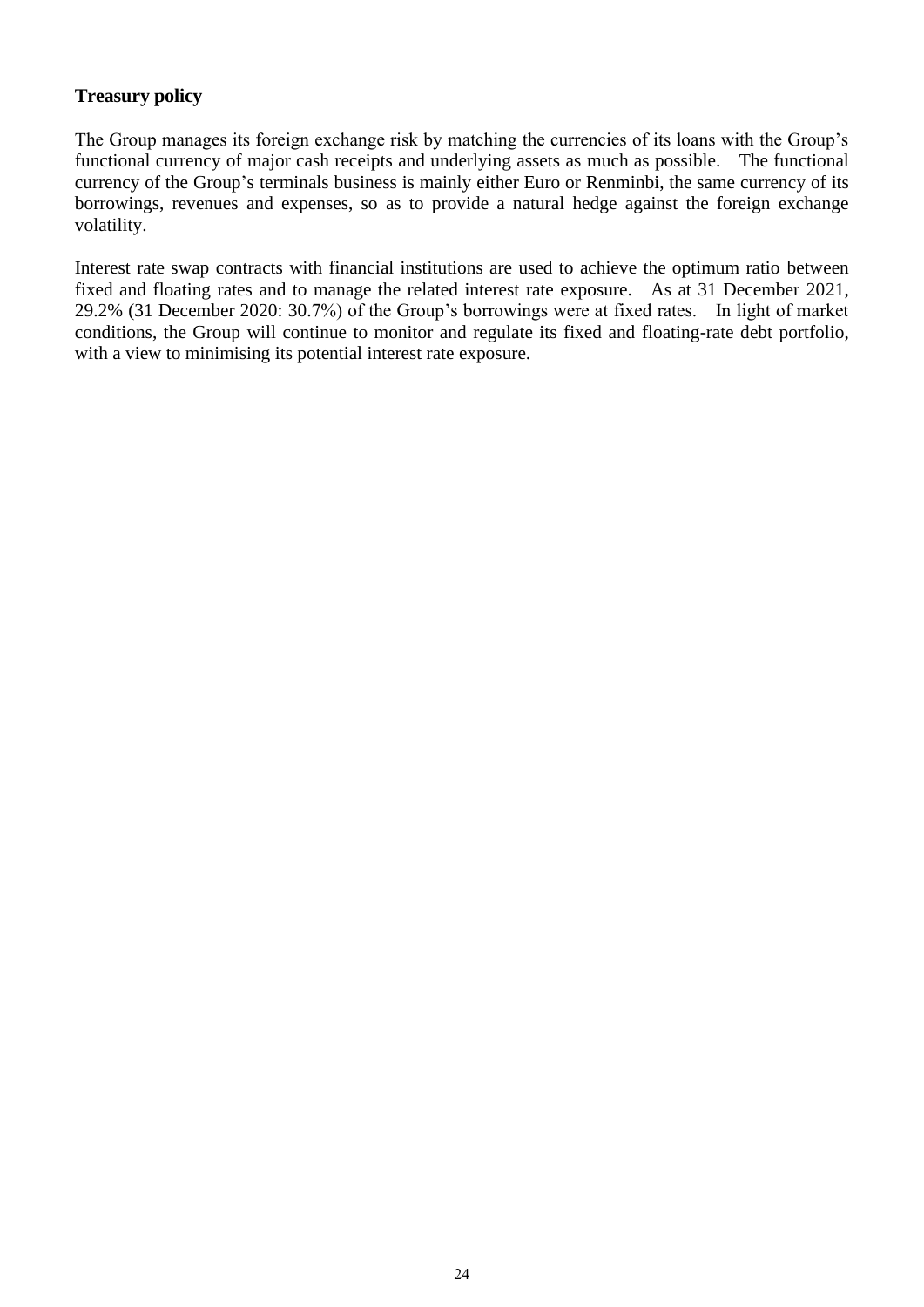## **OPERATIONAL REVIEW**

## **Market Review**

In 2021, the global economy and trade began to recover, but the COVID-19 epidemic brought uncertainty to the economic recovery of countries around the world. In the latest World Economic Outlook released by the International Monetary Fund (IMF) on 25 January 2022, the expected global economic growth in 2022 was lowered by 0.5 percentage point to 4.4%, and the expected growth of all major economies were downgraded this year.

Despite the uncertainties, China's imports and exports of goods rapidly increased in 2021 compared with 2020. The total imports and exports of goods for the year reached RMB39.1 trillion, an increase of 21.4% over 2020. In particular, total exports of goods amounted to RMB21.7 trillion, up by 21.2% and total imports of goods amounted to RMB17.4 trillion, up by 21.5%.

### **Overall Performance**

Despite challenges casted over global trade, in 2021, COSCO SHIPPING Ports continuously implemented lean operations strategy and the total throughput of the Group increased by 4.4% YoY to 129,286,375 TEU (2020: 123,824,575 TEU).

The total throughput from terminals in which the Group has controlling stake increased by 4.7% YoY to 23,374,915 TEU (2020: 22,328,730 TEU), accounting for 18.1% of the Group's total, and the total throughput from non-controlling terminals increased by 4.4% YoY to 105,911,460 TEU (2020: 101,495,845 TEU), accounting for 81.9% of the Group's total. The Group's total equity throughput increased by 3.7% YoY to 39,874,105 TEU in 2021 (2020: 38,456,239 TEU).

|                                                | 2021<br>(TEU) | 2020<br>(TEU) | Change<br>(%) |
|------------------------------------------------|---------------|---------------|---------------|
| <b>Total Throughput</b>                        | 129,286,375   | 123,824,575   | $+4.4$        |
| Throughput from terminals in which the Group   |               |               |               |
| has controlling stake                          | 23,374,915    | 22,328,730    | $+4.7$        |
| Throughput from the Group's non-controlling    |               |               |               |
| terminals                                      | 105,911,460   | 101,495,845   | $+4.4$        |
|                                                |               |               |               |
| <b>Equity Throughput</b>                       | 39,874,105    | 38,456,239    | $+3.7$        |
| Equity throughput from terminals in which the  |               |               |               |
| Group has controlling stake                    | 14,687,376    | 14,261,352    | $+3.0$        |
| Equity<br>throughput<br>from<br>the<br>Group's |               |               |               |
| non-controlling terminals                      | 25,186,729    | 24,194,887    | $+4.1$        |

## **Greater China**

Total throughput of the Greater China region increased by 4.1% YoY to 99,275,231 TEU in 2021 (2020: 95,380,835 TEU) and accounted for 76.8% of the Group's total.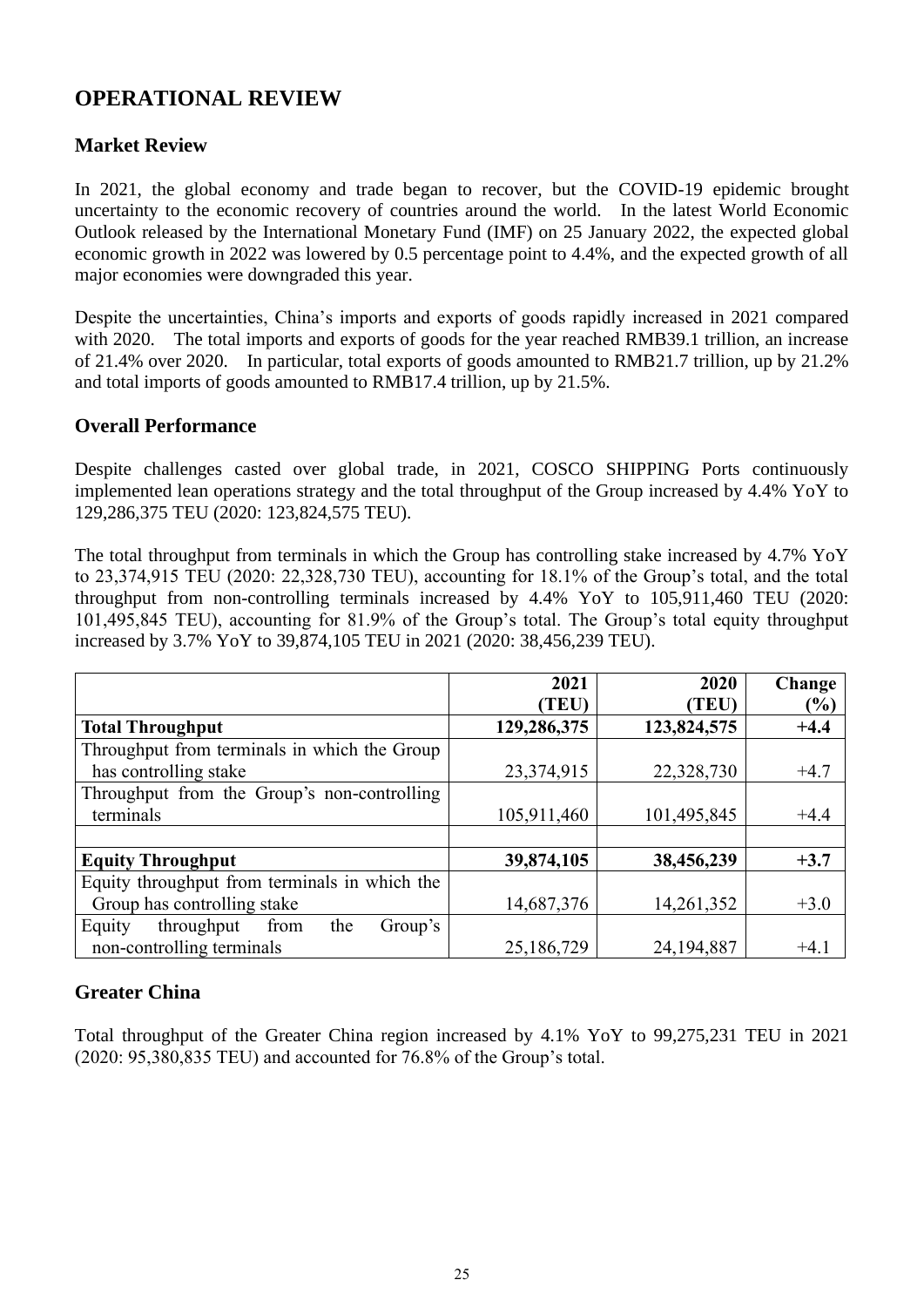### **Bohai Rim**

Total throughput of the Bohai Rim region increased by 2.3% YoY to 42,835,185 TEU in 2021 (2020: 41,884,560 TEU) and accounted for 33.1% of the Group's total. In particular, the overall increase in container volume of Tianjin Port drove the increase in container volume of domestic and foreign trade of Tianjin Container Terminal. The throughput of Tianjin Container Terminal increased by 9.9% to 8,642,445 TEU (2020: 7,866,145 TEU).

#### **Yangtze River Delta**

Total throughput of the Yangtze River Delta region increased by 4.5% YoY to 15,436,773 TEU in 2021 (2020: 14,768,442 TEU) and accounted for 11.9% of the Group's total. Shanghai Pudong International Container Terminals Limited and Shanghai Mingdong Container Terminals Limited secured some ad-hoc shipping calls, and the throughput increased by 6.4% YoY and 9.6% YoY to 2,600,511 TEU and 6,845,534 TEU respectively (2020: 2,443,406 TEU and 6,246,932 TEU). Nantong Tonghai Port Co., Ltd. continued to strengthen internal synergy and external customer marketing, and further improved the domestic trade routes network, as a result of which the throughput increased by 3.3% YoY to 1,452,334 TEU (2020: 1,405,658 TEU).

#### **Southeast Coast and Others**

Total throughput of the Southeast Coast region increased by 12.9% YoY to 6,149,785 TEU in 2021 (2020: 5,445,662 TEU) and accounted for 4.8% of the Group's total. Throughput of Xiamen Ocean Gate Terminal surged by 22.7% YoY to 2,541,035 TEU (2020: 2,070,159 TEU), mainly due to the favorable trend of overall shipment as a result of the good momentum maintained in foreign trade and increased investment in transportation capacity by shipping companies.

#### **Pearl River Delta**

Total throughput of the Pearl River Delta region increased by 3.4% YoY to 28,841,688 TEU in 2021 (2020: 27,898,470 TEU) and accounted for 22.3% of the Group's total. Driven by the increase in the US, EU and empty cargoes, the throughput of Yantian Terminals increased by 6.1% YoY to 14,161,034 TEU (2020: 13,348,546 TEU).

#### **Southwest Coast**

Total throughput of the Southwest Coast region increased by 11.7% YoY to 6,011,800 TEU in 2021 (2020: 5,383,701 TEU) and accounted for 4.6% of the Group's total, which was mainly benefited from the increased trade activities between China and Southeast Asia.

#### **Overseas**

Total throughput of the overseas region increased by 5.5% YoY to 30,011,144 TEU in 2021 (2020: 28,443,740 TEU) and accounted for 23.2% of the Group's total. Due to the continuous congestion of major ports in northwest Europe, CSP Zeebrugge Terminal became an important buffer port for the region and, together with the addition of new routes, its throughput increased by 52.9% YoY to 931,447 TEU (2020: 609,277 TEU). As a result of new routes and the significant increase in local cargoes due to the increased ability to connect to the cargo hinterland, the throughput of CSP Spain Related Companies increased by 6.9% YoY to 3,621,188 TEU (2020: 3,387,820 TEU).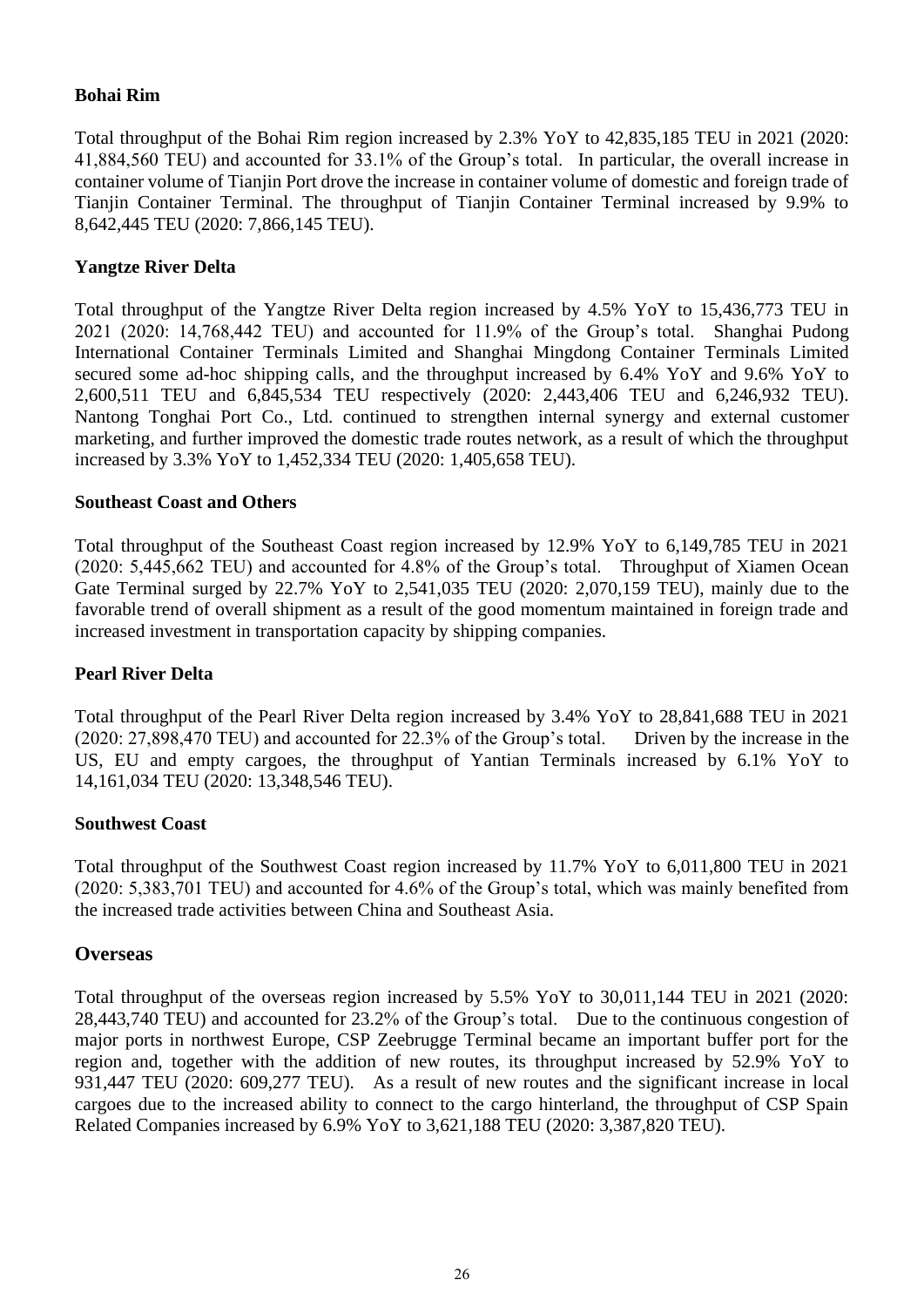## **PROSPECTS**

Year 2021 marked the start of the 14th Five-Year Plan for COSCO SHIPPING Ports. The Company will continue to promote the high-quality development of COSCO SHIPPING Ports under the guidance of the 14th Five-Year Plan, actively grasp strategic development opportunities, promote the Company's scale expansion, unswervingly deepen the lean operations, and enhance the quality and efficiency of the terminal.

Looking forward to 2022, despite the complex and uncertain global macro environment, the resilience of China's economic development, the strong domestic market, a sound supply system and the coming into force of the Regional Comprehensive Economic Partnership ("RCEP") will provide support to China's economy and the long-term economic fundamentals will remain unchanged. With the penetration of vaccines and the gradual recovery of production capacity in developed countries, the growth rate of China's foreign trade is expected to slow down in 2022, and the demand for container transport will gradually return to normal.

In 2022, the Company will hold the principle of value creation and build on the positive momentum to win the battle of lean operations, the key for the Company to improve quality and efficiency. The Company will earnestly progress to increase revenue per TEU of terminals in which the Group has controlling stake and increase its control over the cost per TEU, improve the investment return from terminals in which the Group has controlling stake, thus steadily improve the Company's efficiency.

The Company will further promote the implementation of digital transformation planning and technology planning, continue to improve the system functions of the Management Information System (MIS) at headquarters, and accelerate the launch of the Enterprise Asset Management (EAM) system for terminals in which the Group has controlling stake. The Company will firmly follow the trend of smart, green and low-carbon, consolidate and intensify technological innovation, and promote green shore power system for domestic terminals in which the Group has controlling stake. Concentrating on the construction of smart port demonstration projects, the Company will seize the opportunity presented by the 5G smart port 2.0 to promote the intelligent transformation of traditional terminals and build smart, green and low-carbon ports.

The Company will endeavor to promote its global terminal network, seek new breakthroughs in scale expansion, improve and optimize its global terminal network, strengthen the expansion of projects in emerging markets, capture fulcrums along the regions covered by the "Belt and Road Initiative", and grasp opportunities in premium projects in Southeast Asia, the Middle East and Africa under RCEP. While promoting scale expansion, the Company will proactively consolidate and manage the Company's terminal resources, and dispose its investment in terminals of less strategic importance, low investment returns and poor development prospects in a timely manner to enhance the overall value of the Company's assets.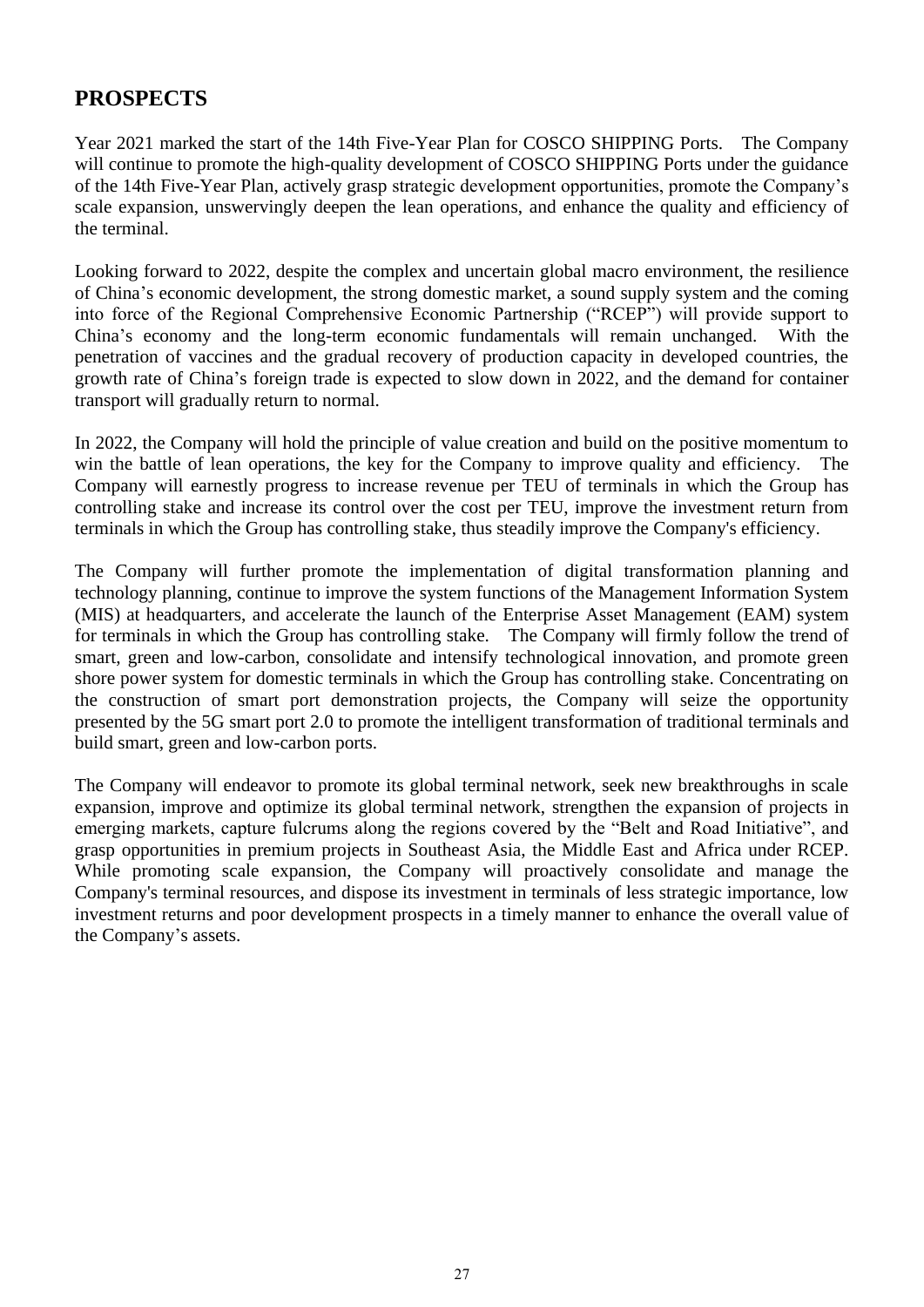Throughput of the Group for the year ended 31 December 2021 was set out below:

|                                                                                                      | 2021<br>(TEU)       | 2020<br>(TEU) | <b>Change</b><br>(%) |
|------------------------------------------------------------------------------------------------------|---------------------|---------------|----------------------|
| <b>Bohai Rim</b>                                                                                     | 42,835,185          | 41,884,560    | $+2.3$               |
| Qingdao Port International Co., Ltd.                                                                 | 23,710,000          | 22,010,000    | $+7.7$               |
| Dalian Container Terminal Co., Ltd.                                                                  | 3,584,187           | 4,981,782     | $-28.1$              |
| Dalian Dagang China Shipping Container Terminal Co., Ltd.                                            | 20,300              | 21,003        | $-3.3$               |
| Tianjin Port Euroasia International Container Terminal Co., Ltd.                                     | 3,197,096           | 3,060,267     | $+4.5$               |
| Tianjin Port Container Terminal Co., Ltd.                                                            | 8,642,445           | 7,866,145     | $+9.9$               |
| Yingkou Terminals Note 1                                                                             | 2,304,613           | 2,600,520     | $-11.4$              |
| Jinzhou New Age Container Terminal Co., Ltd.                                                         | 735,208             | 722,981       | $+1.7$               |
| Qinhuangdao Port New Harbour Container Terminal Co., Ltd.                                            | 641,336             | 621,862       | $+3.1$               |
| <b>Yangtze River Delta</b>                                                                           | 15,436,773          | 14,768,442    | $+4.5$               |
| Shanghai Pudong International Container Terminals Limited                                            | 2,600,511           | 2,443,406     | $+6.4$               |
| Shanghai Mingdong Container Terminals Limited                                                        | 6,845,534           | 6,246,932     | $+9.6$               |
| Ningbo Yuan Dong Terminals Limited                                                                   | 3,040,534           | 3,103,386     | $-2.0$               |
| Lianyungang New Oriental International Terminals Co., Ltd.                                           | 1,009,674           | 1,089,116     | $-7.3$               |
| Zhangjiagang Win Hanverky Container Terminal Co., Ltd. Note 2                                        | N/A                 | 48,008        | N/A                  |
| Yangzhou Yuanyang International Ports Co., Ltd. Note 2                                               | N/A                 | 31,841        | N/A                  |
| Taicang International Container Terminal Co., Ltd.                                                   | 488,186             | 400,095       | $+22.0$              |
| Nantong Tonghai Port Co., Ltd.                                                                       | 1,452,334           | 1,405,658     | $+3.3$               |
| <b>Southeast Coast and others</b>                                                                    | 6,149,785           | 5,445,662     | $+12.9$              |
| Xiamen Ocean Gate Container Terminal Co., Ltd.                                                       | 2,541,035           | 2,070,159     | $+22.7$              |
| Quan Zhou Pacific Container Terminal Co., Ltd.                                                       | 1,255,347           | 1,332,207     | $-5.8$               |
| Jinjiang Pacific Ports Development Co., Ltd.                                                         | 323,043             | 443,748       | $-27.2$              |
| Kao Ming Container Terminal Corp.                                                                    | 2,030,360           | 1,599,548     | $+26.9$              |
| <b>Pearl River Delta</b>                                                                             | 28,841,688          | 27,898,470    | $+3.4$               |
| Yantian International Container Terminals Co., Ltd.                                                  | 14, 161, 034        | 13,348,546    | $+6.1$               |
| Guangzhou Terminals Note 3                                                                           | 11,607,532          | 11,463,110    | $+1.3$               |
| Hong Kong Terminals Note 4                                                                           | 3,073,122           | 3,086,814     | $-0.4$               |
| <b>Southwest Coast</b>                                                                               | 6,011,800           | 5,383,701     | $+11.7$              |
| Beibu Gulf Port Co., Ltd. Note 5                                                                     | 6,011,800           | 5,383,701     | $+11.7$              |
| <b>Overseas</b>                                                                                      | 30,011,144          | 28,443,740    | $+5.5$               |
|                                                                                                      | 4,696,265           | 4,896,886     | $-4.1$               |
| Piraeus Container Terminal Single Member S.A.<br>CSP Zeebrugge Terminal NV                           | 931,447             | 609,277       | $+52.9$              |
| <b>CSP Spain Related Companies</b>                                                                   | 3,621,188           | 3,387,820     | $+6.9$               |
| CSP Abu Dhabi Terminal L.L.C.                                                                        |                     | 665,500       |                      |
| <b>COSCO-PSA Terminal Private Limited</b>                                                            | 697,236             |               | $+4.8$<br>$-7.1$     |
| Reefer Terminal S.p.A.                                                                               | 4,727,146<br>67,252 | 5,090,751     | $+11.6$              |
| Euromax Terminal Rotterdam B.V.                                                                      |                     | 60,256        |                      |
|                                                                                                      | 2,658,175           | 2,454,617     | $+8.3$               |
| Kumport Liman Hizmetleri ve Lojistik Sanayi ve Ticaret A. Ș.<br>Suez Canal Container Terminal S.A.E. | 1,248,131           | 1,217,240     | $+2.5$               |
|                                                                                                      | 3,648,393           | 3,783,388     | $-3.6$               |
| Red Sea Gateway Terminal Company Limited Note 6                                                      | 1,354,374           | N/A           | N/A                  |
| <b>Antwerp Gateway NV</b>                                                                            | 2,202,433           | 2,270,425     | $-3.0$               |
| SSA Terminals (Seattle), LLC                                                                         | 292,473             | 248,370       | $+17.8$              |
| Busan Port Terminal Co., Ltd.                                                                        | 3,809,888           | 3,759,210     | $+1.3$               |
| Vado Gateway S.P.A. Note 7                                                                           | 56,743              | N/A           | N/A                  |
| <b>Total</b>                                                                                         | 129,286,375         | 123,824,575   | $+4.4$               |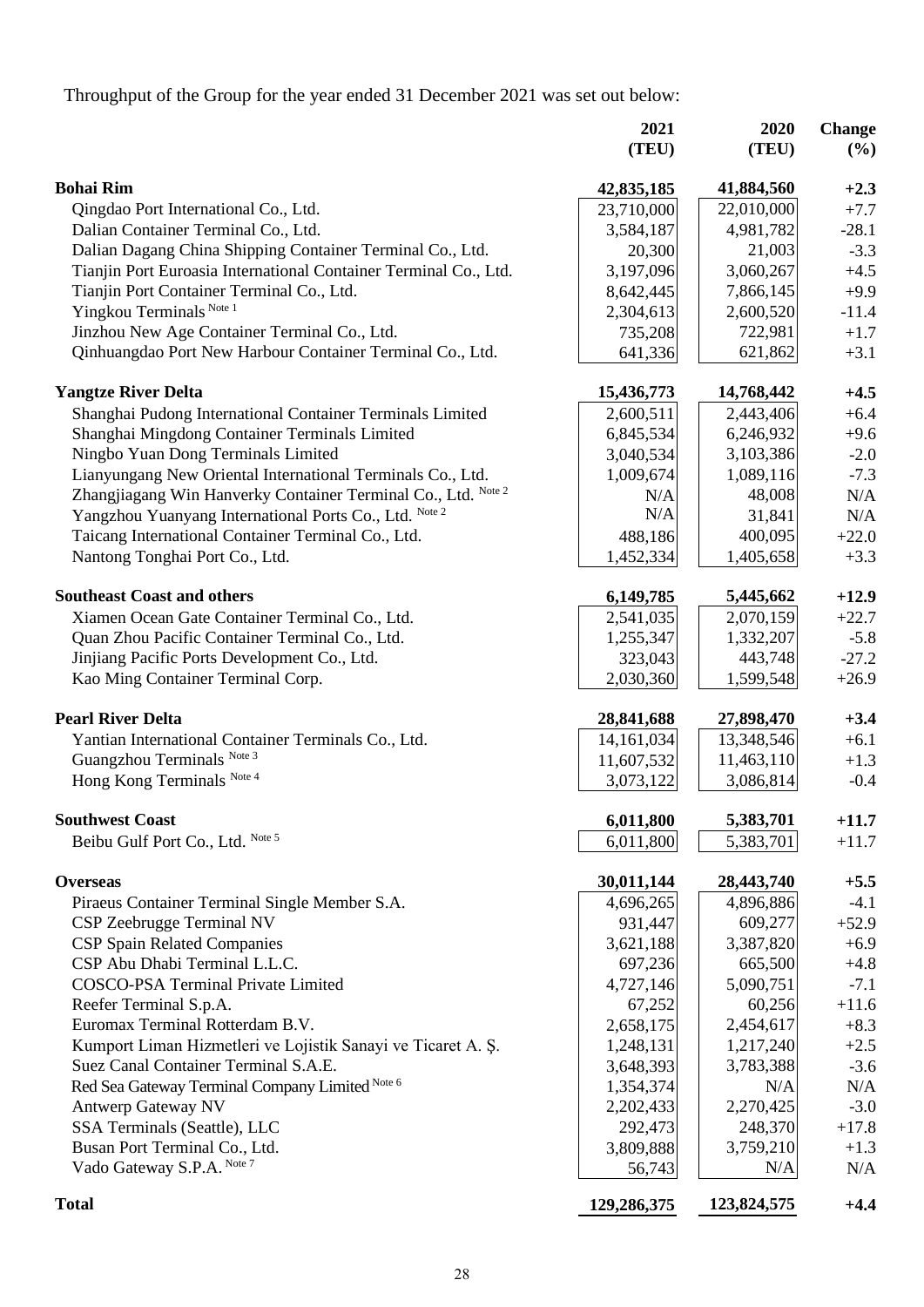- Note 1: Throughput of Yingkou Terminals was the total throughput of Yingkou Container Terminals Company Limited and Yingkou New Century Container Terminal Co., Ltd.
- Note 2: On 10 February 2020, the Group completed the sale of Zhangjiagang Terminal and Yangzhou Yuanyang Terminal. Therefore, throughput of these terminals were not included in the throughput of the Group since February 2020. The figures of the two terminals for 2020 were the throughput for January 2020.
- Note 3: Throughput of Guangzhou Terminals was the total throughput of Guangzhou South China Oceangate Container Terminal Company Limited and Nansha Stevedoring Corporation Limited of Port of Guangzhou.
- Note 4: Throughput of Hong Kong Terminals was the total throughput of COSCO-HIT Terminals (Hong Kong) Limited and Asia Container Terminals Limited.
- Note 5: On 30 November 2020, the Group completed the acquisition of 26% equity interest in Guangxi Beibu Gulf International Container Terminal Co., Ltd ("Beibu Gulf Terminal") through injection of its equity interest in Guangxi Qinzhou International Container Terminal Co., Ltd. ("Qinzhou International Terminal") into Beibu Gulf Terminal and cash consideration. Therefore, throughput of Qinzhou International Terminal for January to November 2020 was included in the throughput of Beibu Gulf Terminal, and only throughput of Beibu Gulf Terminal was included in throughput of Beibu Gulf Port Co., Ltd. ("Beibu Gulf Port") starting from December 2020.
- Note 6: On 14 July 2021, the Group completed the acquisition of 20% equity interest in the terminal. Therefore, the figure of the terminal for the year ended 31 December 2021 was the throughput of the terminal from July to December 2021.
- Note 7: The Group holds 40% equity of APM Terminals Vado Holdings B.V. and completed the acquisition of Vado Gateway S.P.A. on 24 September 2021. The Company indirectly holds 40% equity of the terminal since then. The figure of the terminal for the year ended 31 December 2021 was the throughput of the terminal from October to December 2021.
- Note 8: Total throughput of bulk cargo, excluding the throughput of Beibu Gulf Port, for the year ended 31 December 2021 was 77,981,837 tons (2020: 77,413,837 tons), representing an increase of 0.7%. Total throughput of automobile for the year ended 31 December 2021 was 826,977 vehicles (2020: 750,112 vehicles), representing an increase of 10.2%. Throughput of reefer of Reefer Terminal S.p.A. (Vado Reefer Terminal) for the year ended 31 December 2021 was 375,917 pallets (2020: 386,091 pallets), representing a decrease of 2.6%.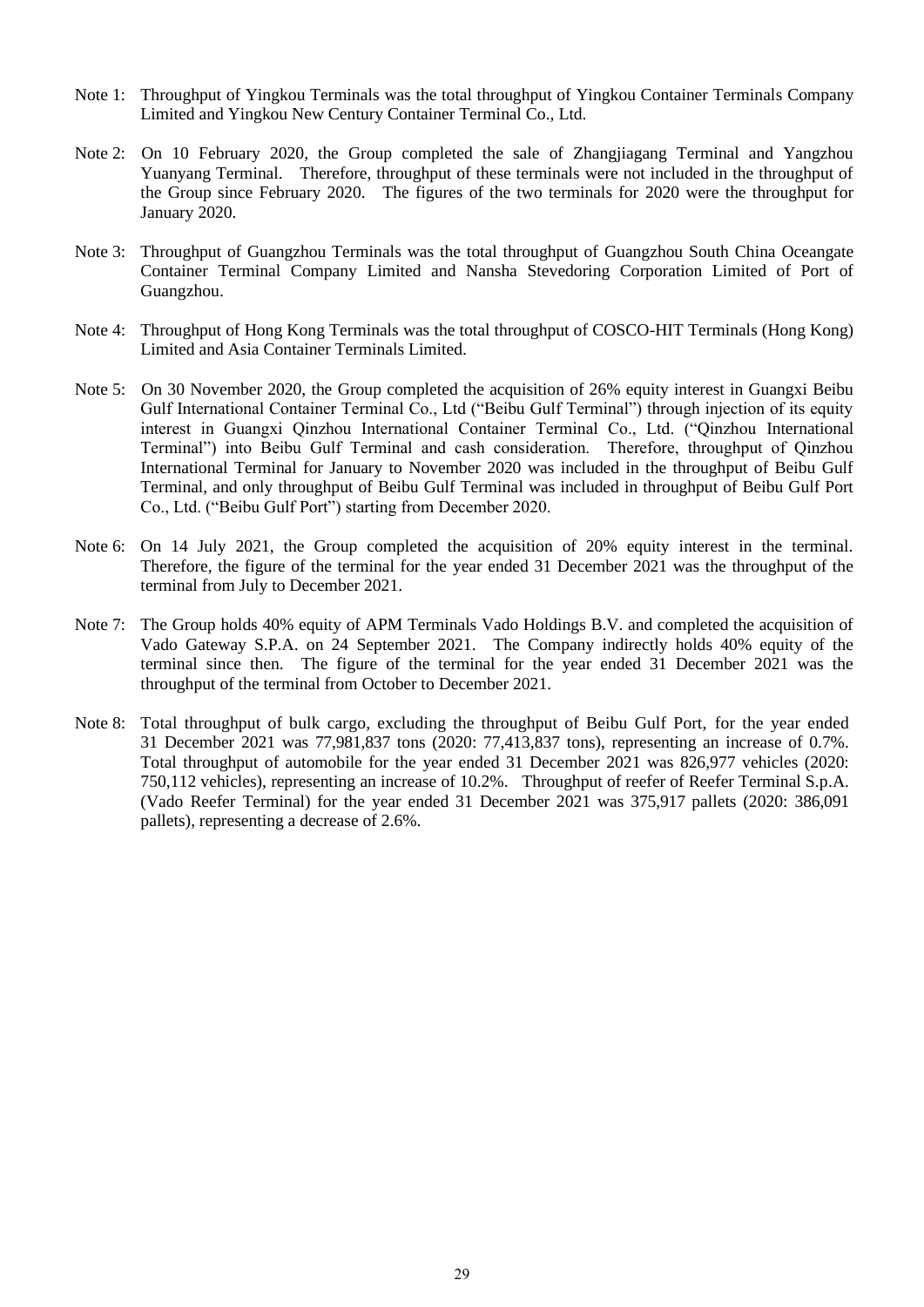## **CORPORATE GOVERNANCE**

The Company continues to maintain high standards of corporate governance so as to promote transparency and ensure better protection of shareholders' interest as a whole. The Company has fully complied with the code provisions of the Corporate Governance Code set out in Appendix 14 to the Rules Governing the Listing of Securities on The Stock Exchange of Hong Kong Limited (the "Listing Rules'') throughout the year ended 31 December 2021.

## **BOARD COMMITTEES**

### **Audit Committee**

The Audit Committee of the Company comprises three independent non-executive directors of the Company. The Audit Committee has reviewed, in the presence of the internal and external auditors, the Group's principal accounting policies and the consolidated financial statements for the year ended 31 December 2021.

### **Remuneration Committee**

The Remuneration Committee of the Company comprises five members, a majority of whom are independent non-executive directors. The Committee formulates the remuneration policy of directors and senior management of the Group, reviews their remuneration packages and makes recommendations to the Board regarding the directors' fee and annual salary of executive directors and senior management.

### **Nomination Committee**

The Nomination Committee of the Company comprises three members, a majority of whom are independent non-executive directors. The Committee reviews the structure, size and composition of the Board and the policy regarding Board diversity, and identifies individuals suitably qualified to become Board members and make recommendations to the Board and assessing the independence of all independent non-executive directors.

### **Other Board Committees**

In addition to the above committees, the Board has also established various committees which include the Executive Committee, the Environmental, Social and Governance Committee, the Investment and Strategic Planning Committee and the Risk Management Committee. Each committee has its defined scope of duties and terms of reference. The terms of reference of the above committees have been posted on the Company's website at https://ports.coscoshipping.com.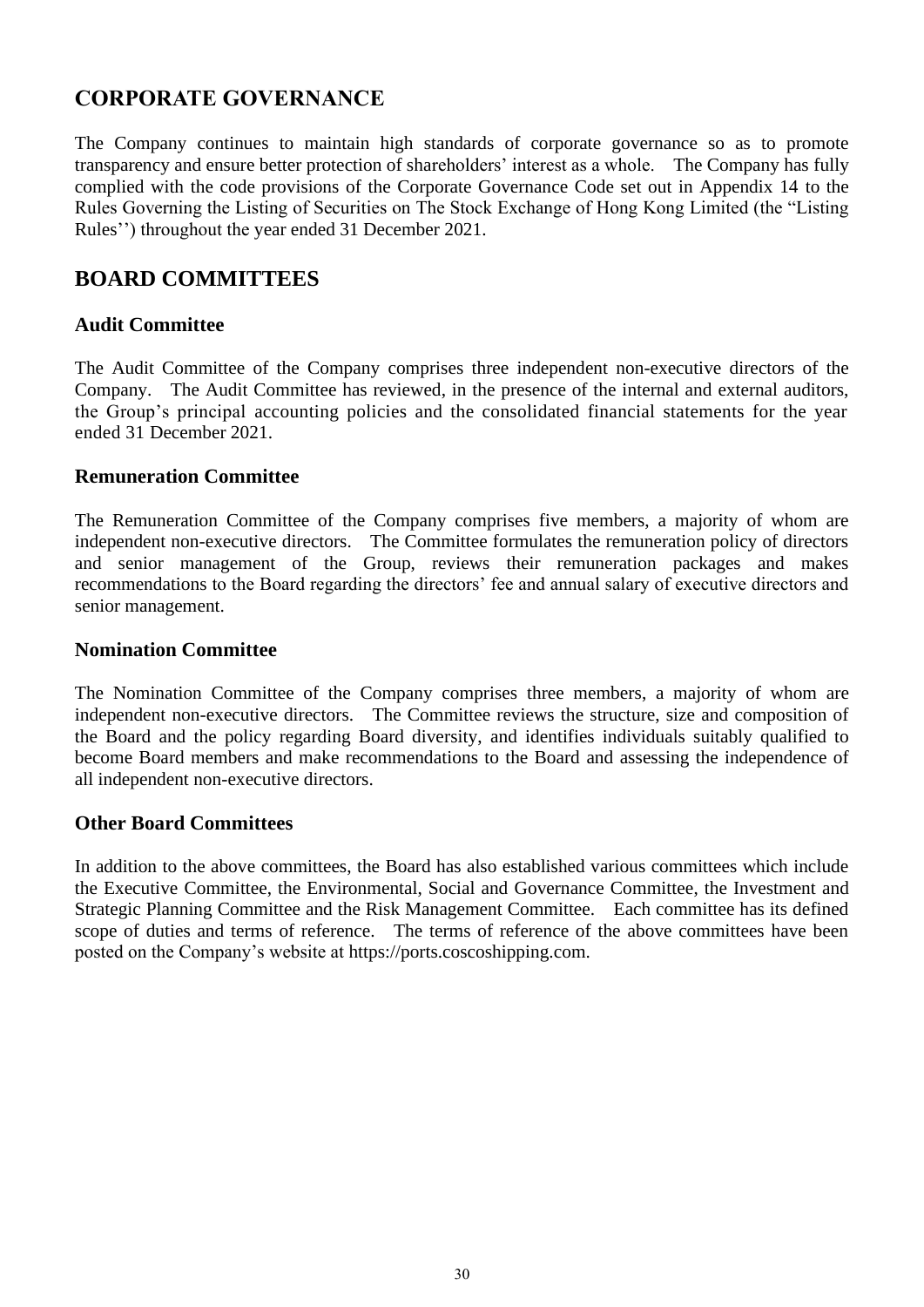## **MODEL CODE FOR SECURITIES TRANSACTIONS BY DIRECTORS**

The Company has adopted the Model Code for Securities Transactions by Directors of Listed Issuers (the "Model Code") set out in Appendix 10 of the Listing Rules as the Company's code of conduct and rules governing dealings by all directors in the securities of the Company. Having made specific enquiry of all directors of the Company, they all confirmed that they have complied with the required standards set out in the Model Code throughout the year ended 31 December 2021.

## **PURCHASE, SALE OR REDEMPTION OF LISTED SHARES**

There was no purchase, sale or redemption by the Company, or any of its subsidiaries, of the Company's listed shares during 2021.

## **OVERALL MANAGEMENT AND AWARDS**

COSCO SHIPPING Ports' efforts in the fields of corporate governance and investor relations have been widely acclaimed externally and in 2021, our high level of corporate transparency and good corporate governance continued to earn market recognition.

- Awarded "Best in ESG Awards-Middle Market Capitalization", "Best in Reporting Awards-Middle Market Capitalization" and "ESG Report of the Year Awards - Middle Market Capitalization" from BDO ESG Awards 2021;
- Awarded "Best Shipping Port Operator (Ports sector) Hong Kong", "Best Investor Relations Company (Ports sector) Hong Kong" and "Most Sustainable Company (Ports sector) Hong Kong" and "Best CSR Company (Ports sector) Hong Kong" from International Business Magazine;
- Awarded "Best Port operator Hong Kong" and "Best CSR Company (Port Sector)" from Finance Derivative Magazine;
- Awarded "Annual Report 2019 Sliver" and "Best ESG Report 2019 Honors" from Mercury Awards;
- Awarded "Most Innovative Port Operator" by International Finance Magazine;
- Awarded "Best Container Operator of the year" and "Most Socially Responsible Port Operator" from Global Business Outlook Magazine;
- Awarded "Best Port Operator" by Business Tabloid Magazine;
- Awarded one of the Asia's Top 15 In-house Teams of the Year by Asian Legal Business Magazine, a well-recognised professional magazine;
- Awarded "Best Investor Relations Company Hong Kong" from Global Banking & Finance Awards;
- Awarded "Excellence Award for H Share & Red Chip Entries Annual Reports Awards" from The Hong Kong Management Association;
- Awarded "Annual report-Bronze Prize" and "Annual report Photography-Honors Prize" by ARC Awards;
- Awarded "Best Investor Relations Company", "Asia's Best CEO (Investor Relations)" and "Best Investor Relations Professional" from Corporate Governance Asia Magazine;
- Awarded "Corporate Website Honors Prize" by 2021 Galaxy Awards; and
- Awarded "Gold Award in Environmental, Social and Governance" from The Asset Magazine.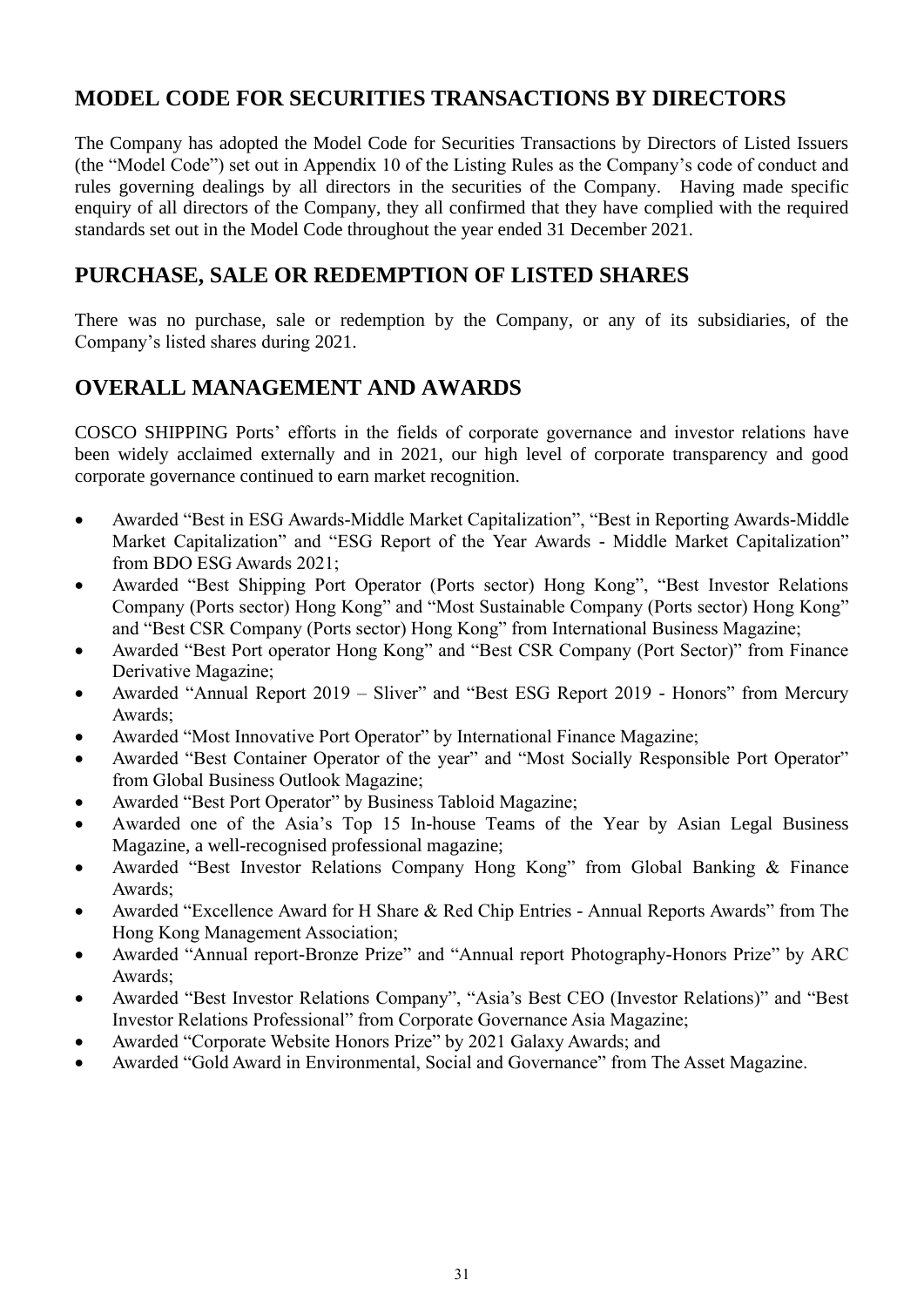## **INVESTOR RELATIONS**

COSCO SHIPPING Ports highly values investor relations. It strengthens the communication with investors during its daily operations as an important part of its corporate governance. The Company is continuously committed to enhancing its corporate transparency, adopting stringent and transparent disclosure standards, and precisely announcing corporate information on a timely basis, including releases monthly report and quarterly result voluntarily.

In 2021, the Group actively implements the strategy of Lean Operations. While continuously enhancing the global terminal network, letting investors and shareholders understand the business and development strategies of the Group on a timely manner is the top priority of investor relations.

Investor Relation Department strives to strengthen the communication with shareholders, investors and analysts and timely respond to the inquiries from investors; actively organizes activities such as investor presentation, telephone conferences on results, and press conferences, with an aim to strengthen the understanding of market and stakeholders on the Group's business, and prepares the environmental, social and governance report, so as to improve the corporate governance of the Company.

With an aim to strengthening the communication, the Group launched a series of activities on the investor relations in 2021, aiming at enhancing the transparency of the Company, including active participating in the investor meetings organized by brokers, strengthening the communication with the shareholders of the Company, and answering the questions from the market on a timely basis. By doing so, more investors understand the operations and development strategies of the Company, increasing the market confidence to our Company. The Group held meetings with around 260 funds in 2021, and communicated with around 350 investors and analysts from China, the United Kingdom, the United States, Australia, Singapore, South Korea and Malaysia, showing that the Company has actively organized and participated in investor activities while improving the communication between the shareholders, investors and analysts.

## **CORPORATE SUSTAINABLE DEVELOPMENT**

The continued volatility of the COVID-19 epidemic and different pandemic prevention policies adopted by various countries have affected the current order of the port industry. Adhering to the principle of strong epidemic prevention policies while maintaining normal operations, COSCO SHIPPING Ports proactively incorporates the philosophy of sustainable development into its daily operations and grasps development opportunities to create long-term value for its stakeholders.

## **Caring for our People**

The Company attaches great importance to the development and mental and physical health of its employees. During the year, the Company held seminars for members of its middle and senior management as well as operational and marketing teams to constantly enhance their capabilities in operations management and marketing. With respect to the pandemic, the Company strengthened safety management through training seminars on pandemic prevention and protection for its terminals to improve employees' knowledge on pandemic prevention and self-prevention methods, and implement routine measures on pandemic prevention properly.